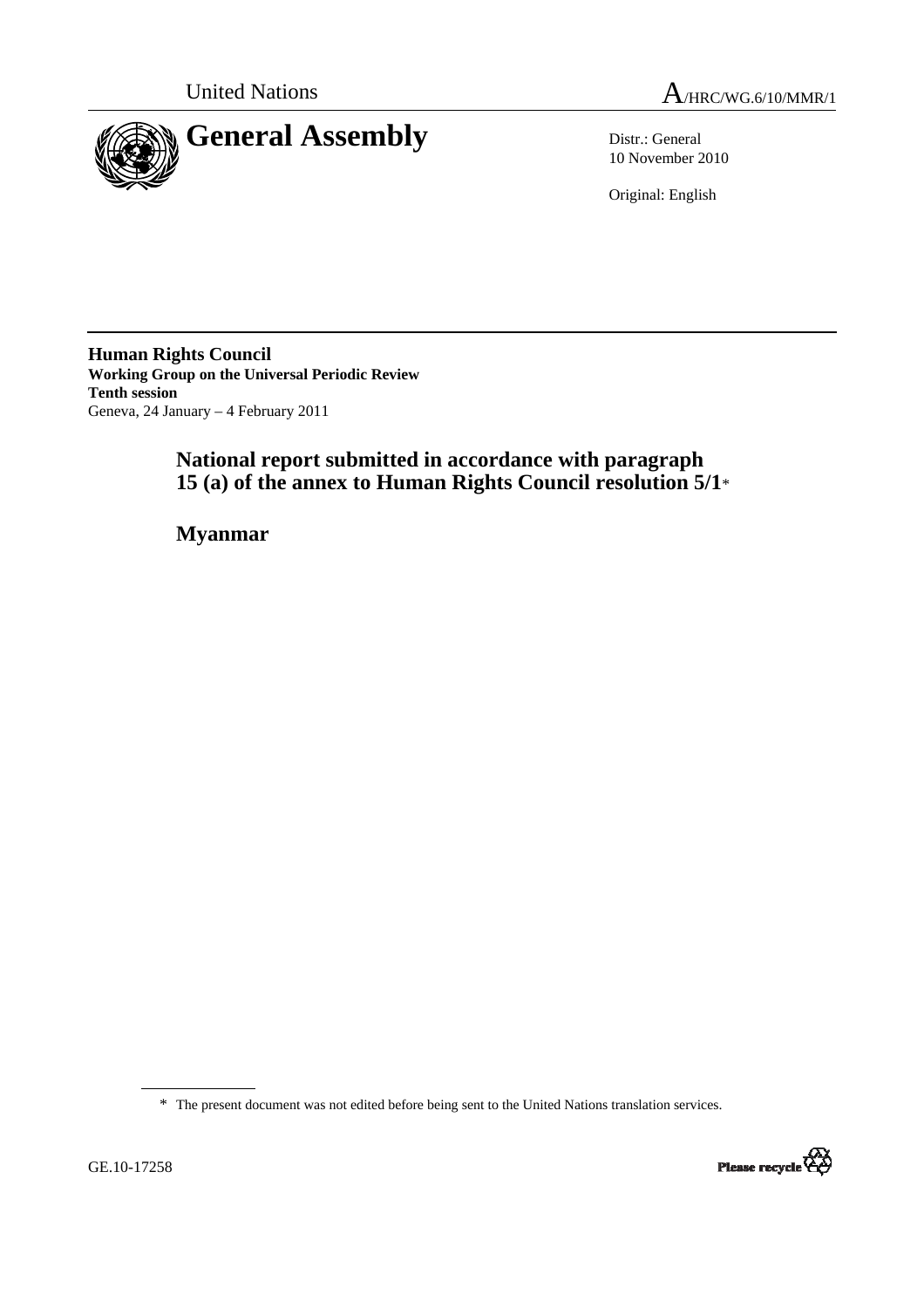# **I. Methodology and consultation process**

1. Myanmar's National Report on Human Rights has been prepared in accordance with the general guidelines for the preparation of information for the Universal Periodic Review outlined in Document A/HRC/6/ L.24.

2. With a view to drafting a comprehensive and balanced national report, a Steering Committee comprising Government Ministers, Deputy Ministers and other high-ranking officials played a supervisory role in the drafting process.

3. Under the guidance of the Steering Committee, this report was drafted under the auspices of the work committee through close cooperation and coordination among concerned government agencies. In addition, broad consultations were conducted with civil societies<sup>1</sup> and UN Agencies<sup>2</sup> in Myanmar. Close cooperation with the Office of the High Commissioner for Human Rights Regional Office for South-East Asia in Bangkok was also carried out in preparing the report.

4. The Liaison Sub-Committee, which deals with stakeholders in the drafting process of the report, held its coordination meeting led by the Sub-Committee's chairman on 5 April 2010. The total number of workshops conducted with the assistance of the United Nations agencies and with the Office of the High Commissioner for Human Rights Regional Office stood at  $35<sup>3</sup>$ , with 1150 participants. Based upon facts collected by the liaison Sub-Committee, the Drafting Sub-Committee drafted of the report. It was drafted and submitted to the Work Committee for comprehensive assessment and further instructions. Subsequently, it was submitted to the Steering Committee. The methodology of the Report was performed in line with system, articulation and valid factual substance.

5. The Workshop on the Universal Periodic Review Preparation for the National Report was successfully held in Nay Pyi Taw on 10–11 of May 2010. The workshop was a very significant step which represented the first ever joint initiative between the Government of Myanmar and the OHCHR regarding the UPR process. The Government of Myanmar is very keen of this process. The representatives who participated in the workshop enthusiastically learned from the experiences of other ASEAN representatives. Participants from other ASEAN countries duly took note of the consultation process on the National Report with civil society and other organizations.

# **II. Country background**

# **A. Basic facts**

6. The Union of Myanmar is located in Southeast Asia between North Latitude 9˙ 32' and 28˙ 31'and East Longitude 92˙ 10' and 101˙ 11'. She is bounded on the east by the Lao PDR, on the east and southeast by Thailand, on the south by the Andaman Sea, on the west and northwest by India and Bangladesh, on the southwest by the Bay of Bengal, and on the north and northeast by People's Republic of China, respectively. The total land area of Myanmar is about 261,228 square miles.

7. The country's total population is about 59 million, with over 100 national races including major ethnic groups such as Kachin, Ka Yah, Ka Yin, Chin, Mon, Bamar, Rakhine and Shan living together harmoniously. Concerning religious faith, Buddhism is professed by 89.38 percent of the total population, Christian by 4.98 percent, Islam by 3.81 percent, Hindu by 0.51 percent, traditional and spiritual faith by 1 percent and others by 0.32 percent.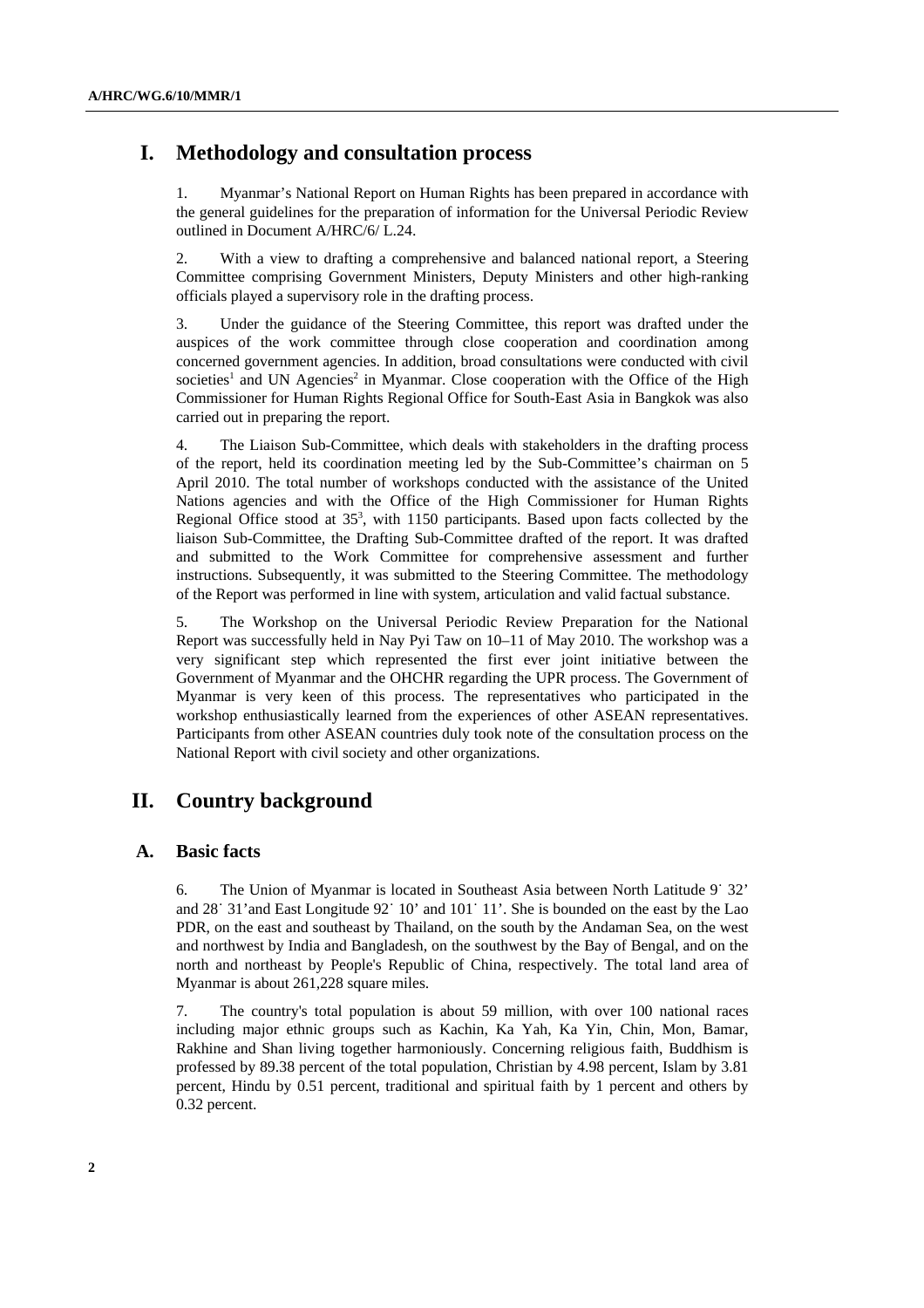8. Agriculture is the mainstay of the national economy. Businesses and industries based on the natural resources are playing a major role in the national economy.

# **B. The constitution**

9. In accordance with the people's desire, the State Peace and Development Council has laid a foundation to establish multi-party democracy and market-oriented economy that are suitable for the country. As a firm and enduring constitution is vital for the future State, the State Peace and Development Council held sessions of the National Convention since 1993.

10. The National Convention successfully concluded on 3 September 2007. It adopted basic principles and detailed basic principles for the emergence of a strong state constitution. The State Constitution of the Republic of the Union of Myanmar was adopted in a referendum held on 29 May 2008.

11. The Constitution, contains sufficient provisions on human rights, namely, the provisions on individual freedom, mutual respect and assistance to each other among the national races, promotion of literature and culture, promotion of socio-economy of leastdeveloped national races' areas, promotion and protection of workers' and peasants' rights. In addition, provisions guaranteeing religious freedom and prohibiting penalty that violates human dignity are also included in the Constitution.

# **C. Legislature**

12. Myanmar enacts the new laws to be in line with situation of the State and national resources considering the existing law to run the judiciary framework effectively and to implement promotion and protection of Human Rights to build of a new modern developed nation.

13. Chapter IV of the Constitution of the Republic of the Union of Myanmar stipulates the distribution of legislation of powers among the Pyidaungsu Hluttaws, Region or State Hluttaw and Self-Administered Division and Self-Administered Zone Leading Bodies. Pyidaungsu Hluttaw comprises Pyithu Hluttaw and Amyotha Hluttaw.

## **D. Executive**

14. The Executive Head of the Union is the President. The Executive Power of the Union is distributed among the Union, Regions and States. Self-Administered power is distributed among Self-Administered areas as prescribed by the Constitution.

15. The Union Government is composed of (a) the President, (b) the Vice-Presidents, (c) the Ministers of the Union and (d) the Attorney General of the Union. The Executive Power of the Union extends to administrative matters over which the Pyidaungsu Hluttaw has power to promulgate laws.

16. Subject to the provisions of the Constitution, the Executive Power of the Region or State Government extends to administrative matters over which the Region or State Hluttaw has power to promulgate laws. Besides, it also extends to the matters over which the Region or State Government is permitted to perform in accord with any Union law.

17. Subject to provisions of the Constitution, the Self-Administrative power of the leading bodies of the Self-Administered Divisions or Self-Administered Zones extends to the following matters: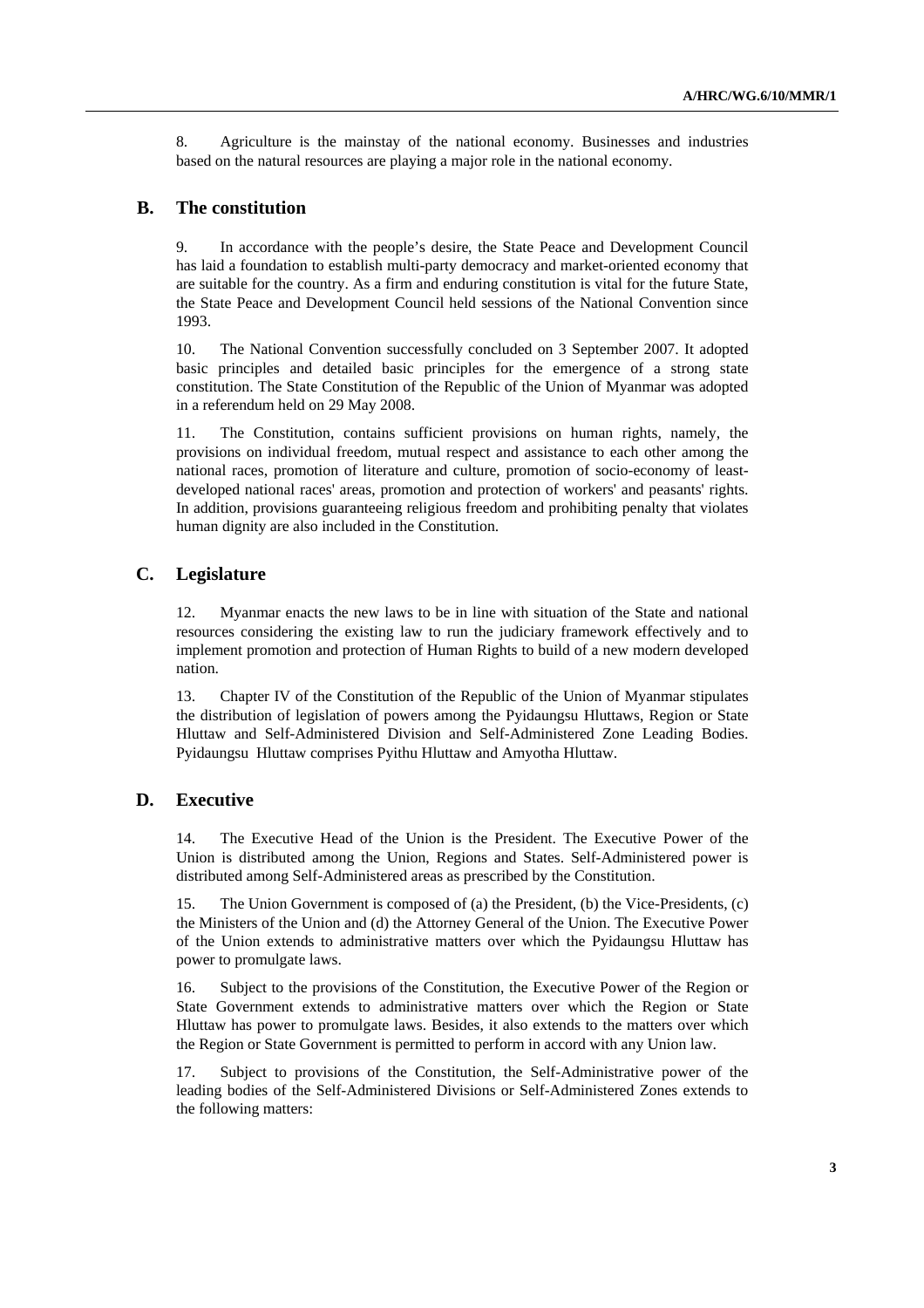(a) on which the leading bodies of the Self-Administered Divisions or Self-Administered Zones have powers to promulgate laws;

(b) on which the leading bodies of the Self-Administered Divisions or Self-Administered Zones have powers to implement in accord with any law enacted by the Pyidaungsu Hluttaw;

(c) on which the leading bodies of the Self-Administered Divisions or Self-Administered Zones have powers to implement in accord with any law enacted by the Region or State Hluttaw concerned. Nay Pyi Taw is the Union Territory.

# **E. Judiciary**

18. In Myanmar, in accordance with the Union Judiciary Law (2000), the Supreme Court, State and Divisional Courts, District Courts, Township Courts and other courts subjected to law were formed. The courts are empowered the power to adjudicate criminal and civil cases and Supreme Court, State or Divisional Courts and District Courts are conferred jurisdiction of appeals and revisions on the decisions, judgments and orders of the lower courts. The courts exercising the judiciary power of the Union of Myanmar are handling the cases before the public independently and impartially according to the prescribed laws and by-laws. According to the Section 293, Chapter 6 of the Constitution, Supreme Court of the Union, High Courts of Region, High Courts of the State, Courts of Self-Administered Division, Courts of Self-Administered Zone, District Courts, Township Courts and the other Courts constituted by law, Courts-Martial and Constitutional Tribunal of the Union will be established.

19. The Supreme Court is the highest organ of judiciary as well as the final court of appeal. The decision of the Supreme Court is ultimate and final. Judiciary principles have been laid down and judiciary tasks are being carried out accordingly. Criminal Procedure Code, Civil Procedure Code and Evidence Act were enacted in Myanmar long time ago. Courts have been adjudicating on criminal and civil cases under these provisions.

### **F. Myanmar human rights body**

20. The Myanmar Human Rights Committee led by the Minister for Home Affairs was initially formed on 26 April 2000. On 14 November 2007, the Committee was reconstituted as the Myanmar Human Rights Body.

- 21. The Body's main obligations are as follows;
	- to review and submit United Nations' and international human rights activities.
	- to study and recommend the situation on establishing a National Human Rights Commission.
	- to establish necessary working groups.

22. The Body has been carrying out activities relating to home affairs, legal affairs, social, labour, health, educational and international affairs, and affairs relating to religious rights, right to development, and women and child rights.

23. In addition, the Minister for Home Affairs, in his capacity as the Chairman of Myanmar Human Rights Body, is accepting complaints and communications from those whose human rights are reportedly being violated, and carrying out necessary investigations and taking proper actions although they are not included in the mandate of the Body.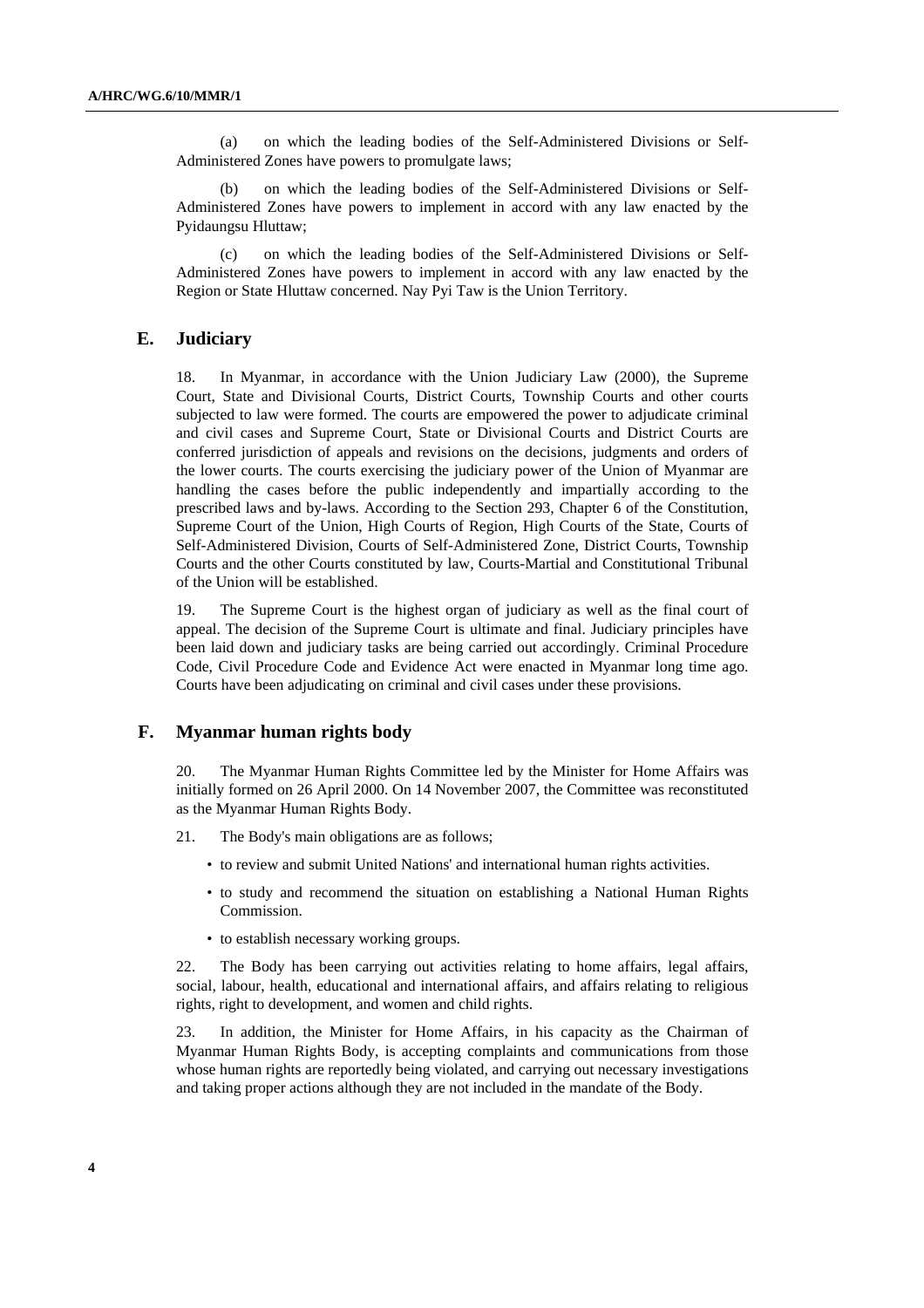24. The current Human Rights Body for protection and promotion of human rights in Myanmar is an initial body which is hoped to emerge eventually as the Human Rights Commission in accord with the Paris Principles.

# **G. Democratization process**

25. Myanmar is a nation in which all the national races have been living together through weal and woe throughout the history. In 1885, the whole country was colonized after three wars with the British. Due to the divide-and-rule policy of the British Colonist, Myanmar had to struggle with internal insurgencies for over four decades since regaining her independence in 1948. The Government of Myanmar has long been making great efforts for national unity by adopting national objectives such as non-disintegration of the Union, non-disintegration of national solidarity, and perpetuation of sovereignty.

26. As the national consolidation is vital for political, economic and social development in a country, the government is bringing about national unity. So far,  $17<sup>4</sup>$  out of 18 armed groups have already exchanged their arms for peace. These groups have been carrying out respective local area development programmes hand in hand with the Government.

27. Myanmar has been implementing a Seven-step Roadmap to democracy. A total of 8 groups comprising representatives of former armed groups, together with the representatives of political parties, ethnic nationalities and other representatives from different social strata, took an active part in the National Convention process, the first crucial step of the roadmap, to draft a new Constitution.

28. The whole process of National Convention had been successfully completed on  $3<sup>rd</sup>$ September 2007, and this Convention adopted the basic principles and detailed basic principles for drafting the new constitution that will bring about the rights of entire national races.

29. The draft State Constitution adopted by the National Convention was adopted through a free and fair referendum by 92.48 percent of total votes throughout the country on 29 May 2008. There were 27,288,827 eligible voters of which 26,776,675 cast their ballots. Members of the diplomatic corps and military attaches in Myanmar observed the referendum first hand at polling stations in various parts of the country.

30. With the aim of realizing the aspirations of its people, the Government of Myanmar is currently in the process of implementing the fifth crucial step of the Seven-step Road Map, holding of free and fair multiparty democratic elections. The Union Election Commission issued Declaration No. 89/2010 on 13 August 2010 to set date for the Multiparty Democracy Election on 7 November 2010. The Order establishing Union Election Commission and Electoral Laws were promulgated on 8 March 2010. In accordance with the Political Party Registration Act, all Myanmar citizens will enjoy their rights to form political parties and to campaign and contest in the elections. Therefore, now is the crucial time in Myanmar for transition to a democratic system.

# **III. Protection and promotion of human rights**

## **A. Implementation of international human rights obligations**

## **1. Economic, social and cultural rights**

31. Every citizen has, in accord with the law, the right to conduct business freely in the Union, for national economic development. The Union guarantees the rights to ownership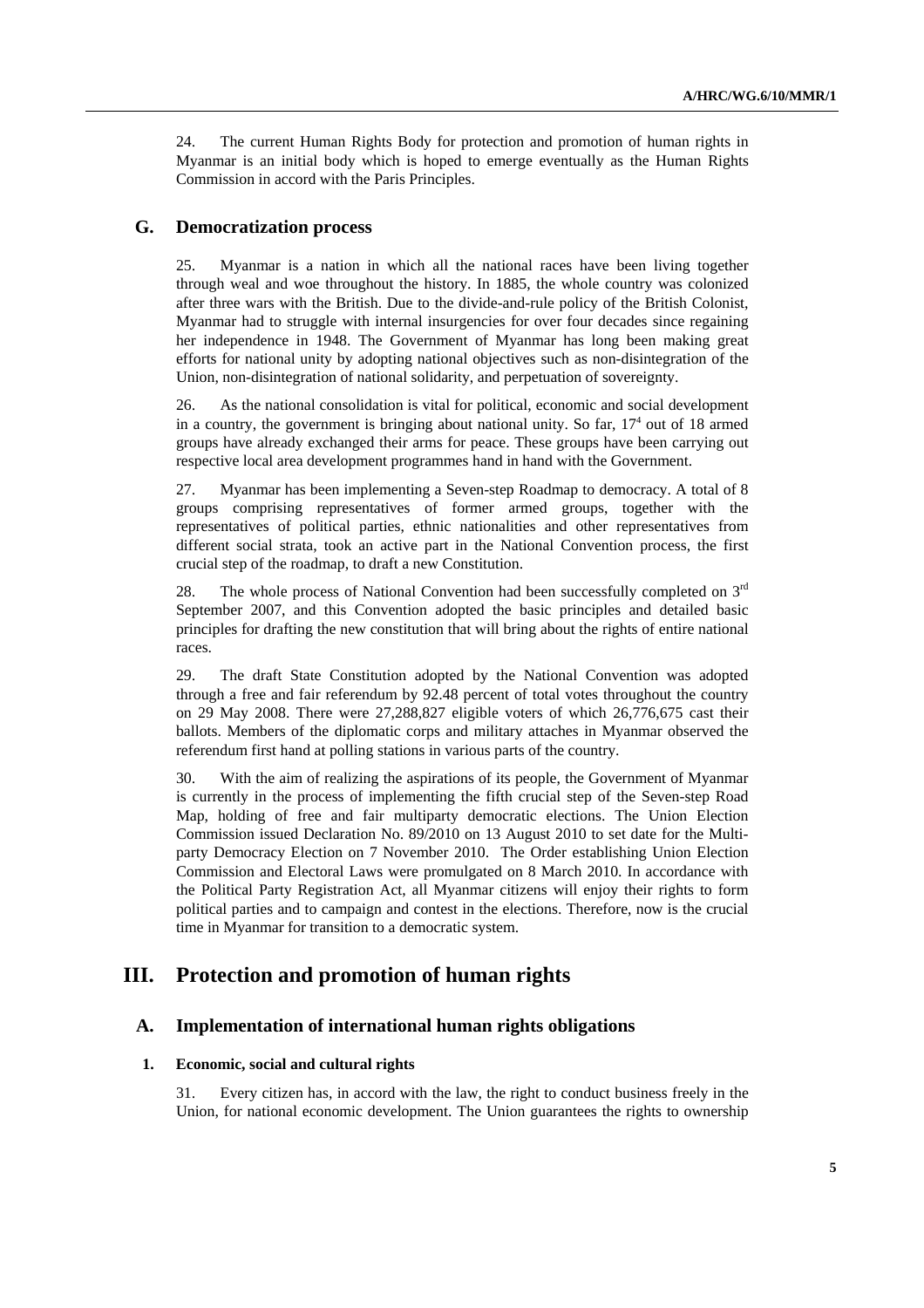and the rights to private invention and patent and copy rights in conducting of business if it is not contrary to the provisions of this Constitution and the existing laws.

32. Citizens shall enjoy equal opportunity in carrying out economic and social activities such as public service, employment, entrepreneurship, commercial activities, business, technology and vocational trade, art, science and innovation of technical know-how.

33. Every citizen has the right to devote to language, literature, culture, religion, and customs they cherish without prejudice to other national races and faiths.

34. Every citizen shall, in accord with the law, have the rights to freely develop literature, culture, arts, customs and tradition they cherish.

35. Equal economic and social rights described in the above-mentioned paragraphs 31, 32, 33 and 34 are granted to every citizen even before the adoption of the 2008 State Constitution. After the enactment of the Constitution, citizens will continue to enjoy the essence of those rights.

36. Social security laws such as the law relating to social security rights, the law relating to special protection of post-and prenatal mothers, the law relating to the rights of the working mothers and child have also been promulgated.

#### **2. Civil and political rights**

37. Myanmar provided legal provisions concerning guaranteeing of non-discrimination of any kind as to race, colour, sex, language, religion, political or other opinion, national or social origin, poverty, birth or other status.<sup>5</sup> Death penalty is prescribed under the law to be imposed for the most serious crime in accordance with the law in force at the time of the commission of the crime. This penalty can only be carried out pursuant to a final Judgment rendered by a competent court. $6$  Myanmar notes that this practice is in line with International standard including article 6(2) of the International Covenant on Civil and Political Rights (ICCPR). Although the death penalty is imposed in accordance with the law, Myanmar never carries out the death penalty since 1988. Persons below the age of 16 years and youth at the time of the commission of the crime for which death penalty was prescribed shall not be sentenced with the death penalty.<sup>7</sup>

38. Prohibition of torture or cruel, inhuman or degrading treatment or punishment<sup>8</sup> and the prohibition of slavery, the slave trade, forced or compulsory labour are also provided in Constitution and Penal Code.<sup>9</sup> Everyone has the right to liberty or security. The prohibition of arbitrary arrest or detention is provided. Any one arrested or detained on the criminal charge shall be arrested or detained in accordance with procedure established by Law.<sup>10</sup> To be treated with humanity there is a provision in Child Law that a child or youth who has been sentenced to imprisonment shall not be kept together with adult prisoners.<sup>11</sup> Laws concerning Equality of rights of persons before the courts and tribunals are provided in Laws<sup>12</sup>. These are right to be presumed innocent until prove guilty according to law.<sup>13</sup>

39. In the case of Juvenile person, the procedure is established to take account of their age and desirability of promoting their rehabilitation.<sup>14</sup> Everyone convicted of the crime has the right to his conviction and sentence being reviewed by the higher tribunal according to law.15 And also there is a provision that person once convicted or acquitted shall not be tried for the same offence.<sup>16</sup>

40. For the prohibition on retroactive criminal legislation, there is a provision in the Constitution that any person, who committed the crime, shall be convicted only in accord with the relevant law then in legal effect. Moreover, he shall not be penalized to a penalty greater than that is applicable under that law.<sup>17</sup> Protection of privacy, family, home or correspondence, and unlawful attacks on his or her honour and reputation is provided.<sup>18</sup>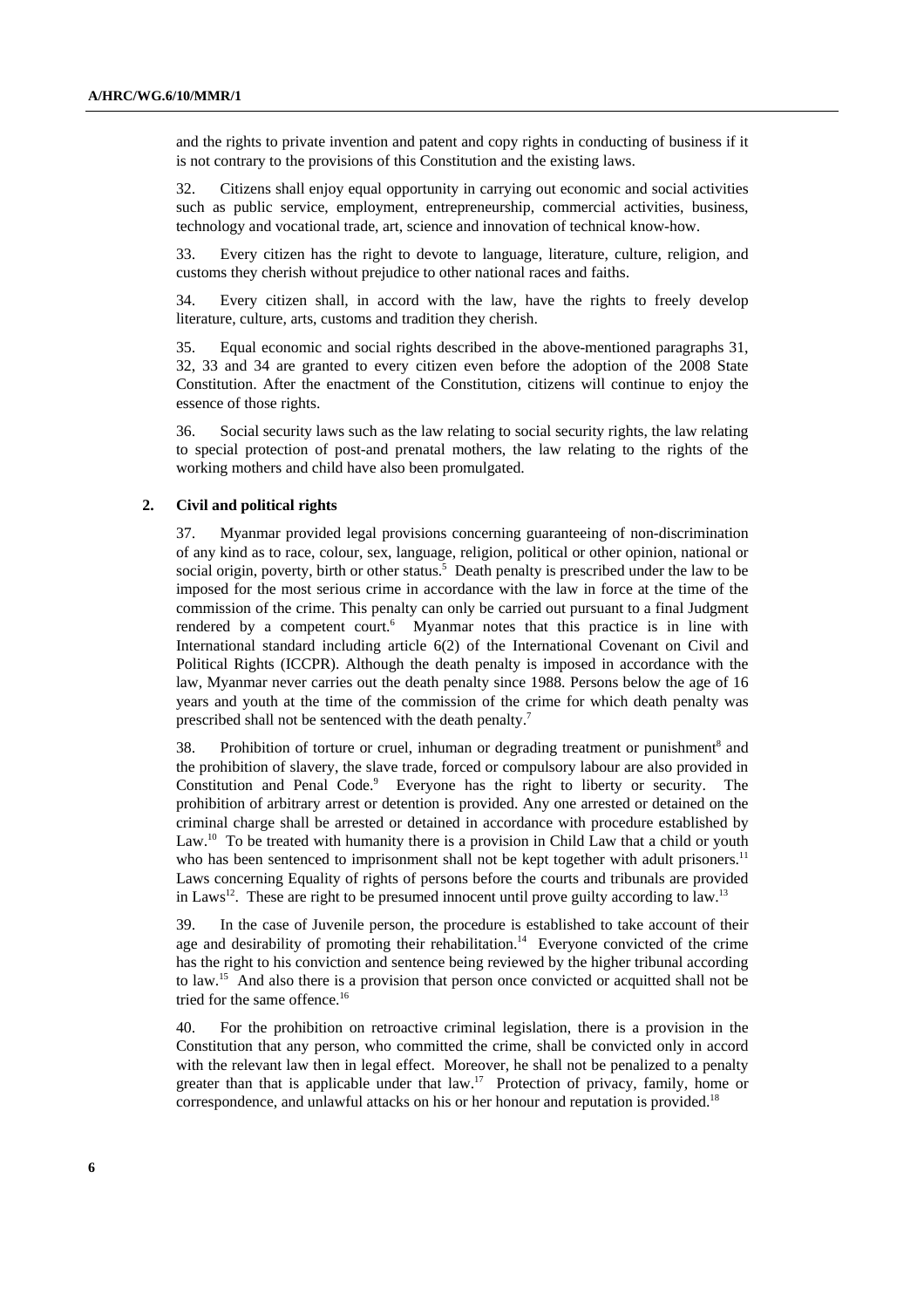41. The rights of freedom of thought, conscience and religion are provided.<sup>19</sup> There is also prohibition of any propaganda for war and any advocacy of national, racial or religious hatred that constitutes an incitement to discrimination, hostility or violence.<sup>20</sup>

42. Myanmar also recognizes the right of peaceful assembly<sup>21</sup> and freedom of association.<sup>22</sup>

43. The rights of men and women of marriageable age to marry and found a family.<sup>23</sup> the rights to register the birth of the child<sup>24</sup> and to citizenship in accordance with law<sup>25</sup> are provided.

44. Moreover, the right to vote and right to be elected is provided.<sup>26</sup> The legal provision to be tried the presence of the accused and defend himself a person or through legal assistance of his own choosing to be informed if he does not have legal assistance assigned to him in any case where the interest of justice so require and without payment by him in any such case if he does not have sufficient means to pay for it. $^{27}$ 

#### **3. Child rights**

45. Myanmar acceded to the Convention on the Rights of the Child (CRC) on 16 July 1991. On 15 August 1991, Myanmar became a State Party to the CRC. To implement provisions of the Convention," The Child Law" was enacted on 14 July 1993. It was followed by the promulgation of rules of procedure on 21 December 2001. Juvenile courts were also established to hear juvenile cases. Myanmar has been collaborating with UNICEF in connection with the administration of justice in juvenile cases. The National Committee on the Rights of the Child was formed on 30 March 1993 and its working committee was established on 17 June 1997.

46. Moreover, State, Regions, District and Township level committees were also set up for the same purpose. Voluntary social welfare officers were assigned in 10 States and Regions. The initial report on the Rights of the Child was submitted to the UNCRC in August 1995, the second report in March 2002 and the  $3<sup>rd</sup>$  and  $4<sup>th</sup>$  National Report on the Rights of the Child were submitted to the UNCRC in April 2009.

47. The Ministry of Social Welfare, Relief and Resettlement with the collaboration of UNICEF has been carrying out 264 awareness programmes on CRC and child protection in the country from 2002 to 2010.

48. The Committee for the Prevention against Recruitment of Minors for Military Service was formed on5 January 2004. In 2007, Ms. Radhika Coomaraswamy, Under Secretary-General of the United Nations and Special Representative of the Secretary-General (SRSG) for Children and Armed Conflict, visited Myanmar. She discussed with the Acting Prime Minister and senior officials on the prevention of recruitment of underage children. Consequently, the Work Committee, the Monitoring and Reporting Task Force and the Reintegration and Rehabilitation Task Force were formed in 2007. Active collaboration is going on in these areas.

49. The Committee has arranged observation visits by ambassadors, military attaches and resident representatives of UN agencies 10 times to Military Recruitment Centres and Military Training Camps. Furthermore, a Plan of Action has been developed; efforts are being made to sign the plan of Action with the United Nations.

50. Sub-Committee for Taking Action and Information on complaints through International Labour Organization (ILO) was formed in 2005 and programmes on disarmament, demobilization and reintegration (DDR) has been carried out since 2002. A total of 75 minors were allowed to resign due to information provided by ILO, 18 minors by ICRC and 281 ineligibles by the Committee totaling (374) minors were allowed to resign and handed over to respective parents/guardians. Actions have been taken against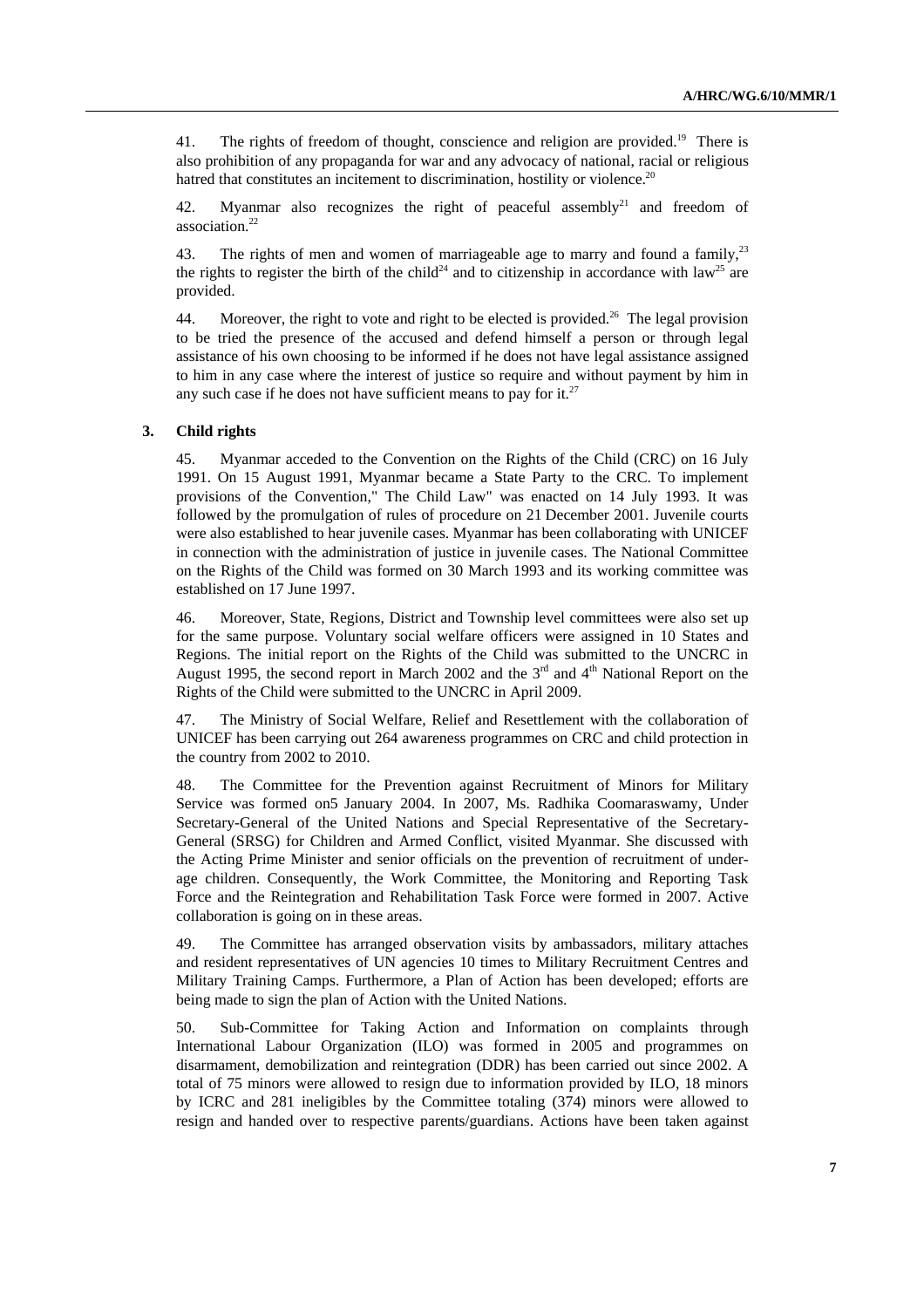108 military personals as perpetrators of ineligible recruitments. In the area of rehabilitation, the Ministry of Social Welfare, Relief and Resettlement provides vocational trainings for 96 children, follow-up programme for 106 children, 224 under-age children who resigned from army are being assisted by UNICEF and INGOs such as Save the Children (Myanmar) and World Vision (Myanmar). From 2004 to May 2010, 10787 education talks on national law and international law related to the prevention against recruitment of minors for military service are being provided to regiments. The Committee in collaboration with ILO, International Committee of the Red Cross (ICRC), United Nations International Children's Emergency Fund (UNICEF), and INGOs conducted awareness raising on prevention of under-age military recruitment training 12 times at the Social Welfare Training School, Military Recruitment Unit (Yangon) and (Mandalay) from 22 November 2007 to 30 June 2010. For public awareness, pamphlets on child rights are also distributed. In collaboration with ILO, UNICEF, Save the Children and World Vision, workshop on prevention of under-age military recruitment was held on 20 May 2010 in Nay Pyi Taw. High-level officials from the Ministry of Defence and ministries concerned attended this workshop. On 27 February 2009, the Directive stipulating that all regiments shall not recruit under-age children and the perpetration of ineligible recruitments shall be taken actions, was issued by the Secretary of the Committee.

#### **4. Women's rights**

51**.** After acceding to the Convention on the Elimination of All Forms of Discrimination against Women on 22 July 1997, Myanmar is bringing about the right and liberty of all Myanmar women.

52**.** Myanmar National Committee for Women's Affairs and Myanmar National Working Committee for Women's Affairs have been formed as the National Mechanism to implement the 12 tasks laid down by the Fourth World Conference for the advancement of women. Myanmar National Committee for Women's Affairs has been cooperating with the regional countries, UN Organizations, concerned Ministries and INGOs for the development of Myanmar Women.

53**.** The Myanmar Women's Affairs Federation has been formed since 20 December 2003. The Federation has set up women's affairs organizations down to the grassroots level. The Federation has been carrying out awareness-raising programmes to protect women from violence and trafficking in persons, opening counseling centers, receiving complaint letters and referring them to the authorities concerned for taking action, disseminating knowledge about the laws that protect women through media to all Myanmar women.

54**.** In Myanmar, women constitute 50 per cent of the whole population. Out of this, 63.99 per cent in health sector, 76.46 per cent in education sector, and 50.99 per cent in administrative sector are women staff in 2008–2009. Ministry of Social Welfare, Relief and Resettlement has been drawing up the National Plan of Action for the Advancement of Women (Draft) 2011–2015 in collaboration with concerned Ministries, UNFPA and INGOs. In this National Plan of Action for the Advancement of Women (Draft) 2011– 2015, there are twelve areas such as women and livelihoods, women and education and training, women and health, violence against women, women and emergencies, women and the economy, women and decision making, institutional mechanisms for the advancement of women, women and human rights, women and the media, women and the environment and the girl-child.

55**.** To support the poverty reduction goal which is one of the Millennium Development Goals, Myanmar Women's Affairs Federation has been carrying out the micro credit loan for the poor women at the respective State/Division. Moreover, Myanmar Women's Affairs Federation lent the micro credit loan for women in Nargis affected area to carry out income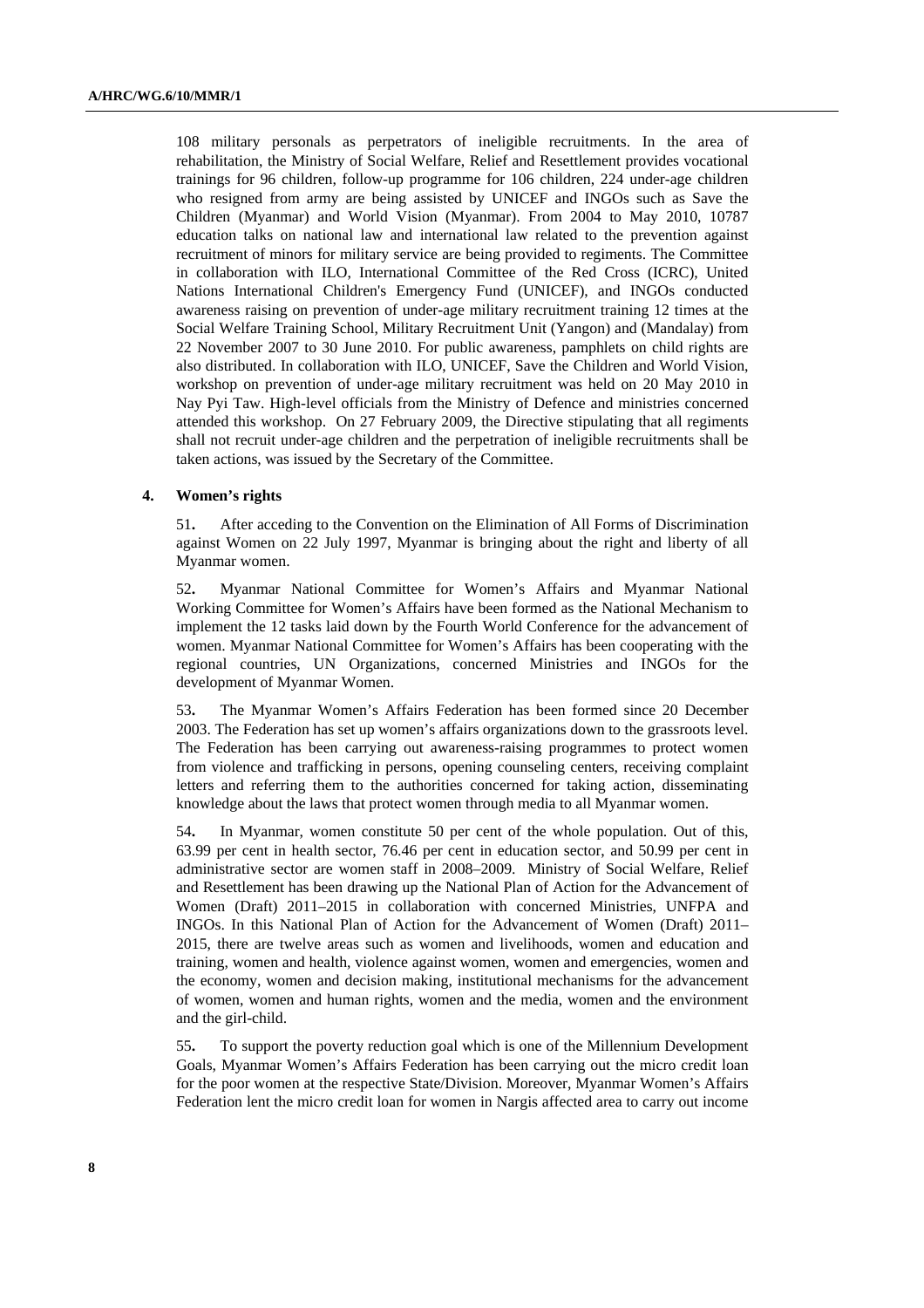generating. Myanmar Women's Affairs Federation provided the trainings to its members in collaboration with INGOs to give the psychosocial support for vulnerable women.

56**.** As special Law for the combating of trafficking in persons, Myanmar enacted the Anti-trafficking in persons Law in line with the United Nations' provisions. Myanmar fiveyear National Plan of Action (2007–2011) to combating human trafficking was adopted and the working groups at the State, Division, District and Townships levels have been formed.

57**.** According to the Constitution of the Republic of the Union of Myanmar (2008), women are entitled to be elected as a Pyithu Hluttaw representative. Myanmar educational policy provides equal opportunities to both sexes without any discrimination. The objectives for pre-school, primary, secondary and tertiary level education also stipulate equal rights for all citizens without any discrimination of sex.

58**.** Activities on the equal rights with men in job opportunity, the benefits of social security, the safety of workplace, and the benefits of the rights in legal are being provided in line with the relevant Labour Law.

## **5. Workers' rights**

59. In line with international labour laws and the national ones, the Government of Myanmar has been promoting and protecting rights and privileges of workers. Myanmar has spared no effort to eradicating forced labour in Myanmar with a strong political will. As the requisition of force labour is an illegal and also constitutes an offence under law, the Ministry of Home Affairs issued Order No. (1/99) prohibiting the exaction of forced labour. The Ministry also issued the Order Supplementing Order No. (1/99) on 27 October 2000 requiring that those who contravene Order No. (1/99) shall have action taken against them under Section 374 of the Criminal Law or any other existing laws. These Orders were issued under the directive of the State Peace and Development Council and in light of this, they are also Ordinances. Regarding practice the ILO Convention No. 29, on the elimination of the exaction of forced labour, an agreement to appoint an ILO Liaison Officer to assist the Government of Myanmar was signed in 2002. In this connection, a Supplementary Understanding (SU) was signed on February 2007 on a trial basis for the period of one year. Subsequently, the trail period has been renewed annually for 2008, 2009 and 2010 respectively. The Mechanism of the SU is currently in full operation.

60. The Ministry of Labour and ILO have jointly conducted awareness-raising workshops on the elimination of forced labour. The Ministry of Labour in cooperation with ILO, has widely circulated the Myanmar translation of the Supplementary Understanding and simply-worded brochure on the elimination of forced labour.

61. Myanmar has ratified two major conventions out of the eight core ILO conventions that relate to human rights. Appropriate measures are being taken in conformity with these two conventions. Relevant provisions from these conventions are reflected in Chapter 8 "Citizenship, Fundamental Rights and Duties of Citizens" of the new State Constitution.

62. The Ministry of Labour has been not only reviewing and redrafting the existing labour laws but also drafting new ones. In order that trade unions emerge in accordance with the ILO Convention No. 87, a Trade Unions Law is being drafted based on the 2008 State Constitution and international labour standards and also incorporating appropriate suggestions from ILO experts.

63. The Ministry of Labour has been actively working to ensure that workers enjoy their rights in accordance with existing labour laws. Workers may demand for their rights individually or collectively. Although no trade unions exist for the time being, the practice of signing an employment contract is followed in order to prevent disputes between the employer and the employee and arbitrate in trade disputes when they arise. When a trade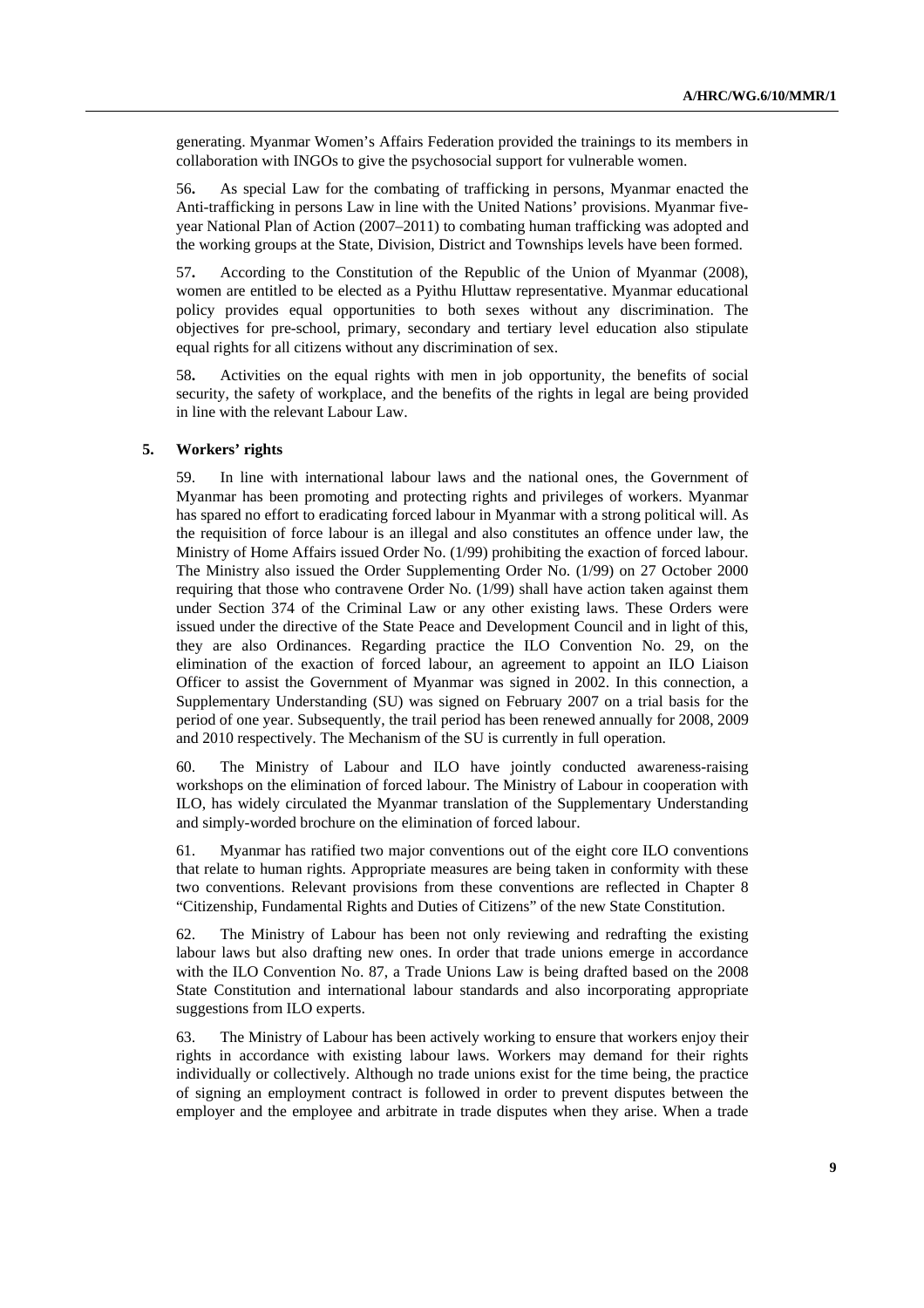dispute arises, it is settled as urgently as possible in accordance with the existing laws. Trade disputes are usually settled by a tripartite mechanism comprising the Township Workers' Supervisory Committee with an official from the Ministry of Labour as its secretary, the employer or his or her manager and the employee.

64. Moreover, for Myanmar workers to meet ASEAN skills standards, National Skills Standard Authority (NSSA) was established in October 2007. The NSSA comprises the Deputy Minister for Labour as its Chairman and the Directors-General from the concerned Ministries and the Chairmen from the concerned organizations/associations of the private sector as members. In 2008–2009, skills standards for 44 occupations were formulated and another 100 occupations in 2009–2010. At present, 14 skills standards formulating committees have been established section-wise for the purpose of promoting necessary skills in respective sectors to be on a par with international skills standards.

65. As for the social security protection for workers, the Ministry of Labour has been implementing the social security scheme under the 1954 Social Security Act.

66. While 77 Labour Exchange Offices have been carrying out the necessary measures for the domestic employments, it has been arranged for sending Myanmar workers who wish to work abroad through more than 100 licensed Overseas Employment Agencies since 1999. Moreover, regarding the rights of Myanmar workers abroad, in order to be fully enjoyed the rights of workers granted by the laws of their residing countries, the respective Myanmar embassies, the concerned Ministries and institutions have settled these matters in co-operation manners.

#### **6. The rights of the person with disabilities**

67. Section  $32(a)$  of the Constitution stipulates that the Union shall care for mothers and children, orphans, fallen Defence Services personnel, the aged and the disables. Section 18(a) of the Child Law (1993) specifically states that the State shall adopt measures in order that mentally-retarded or physically disabled children have the right to acquire basic education (primary level) at special schools or vocational education, and the right to obtain special care and support from the State and the right to participate with dignity in the society.

68. The Myanmar National Plan of Action for Persons with Disabilities (PWDs) (2010– 2012) has been implemented to fulfill the rights of PWDs. The Plan of Action envisages to carry out awareness raising programmes, to develop policy and techniques, to ensure the PWDs of the right to full social inclusion and the right to shape their own future. In this connection, the Ministry of Social Welfare, Relief and Resettlement is playing a leading role and broadly collaborating with the concerned Ministries, INGOs, NGOs, and other social organizations.

69. In the aftermath of the Cyclone Nargis, an emergency action plan was drawn up for the disabled in the affected areas. Under the action plan, PWDs were provided with the assistive mobility devices, livelihood supports, repair and restoration of houses, physiotherapy treatments, referral to respective hospitals for further treatment, barrier-free environment and training for caregivers for PWDs. A total of 15,000 disabled persons have benefited from the plan of action.

70. The Department of Social Welfare and the Ministry of Education are jointly carrying out activities under the "Education of All" Programme. As per the programme, 801 disabled children are enrolled at Basic Education Schools, 1450 children at 14 Special Schools for the disabled, 31 disabled students at the colleges and universities and 6 disabled persons at post graduate schools respectively.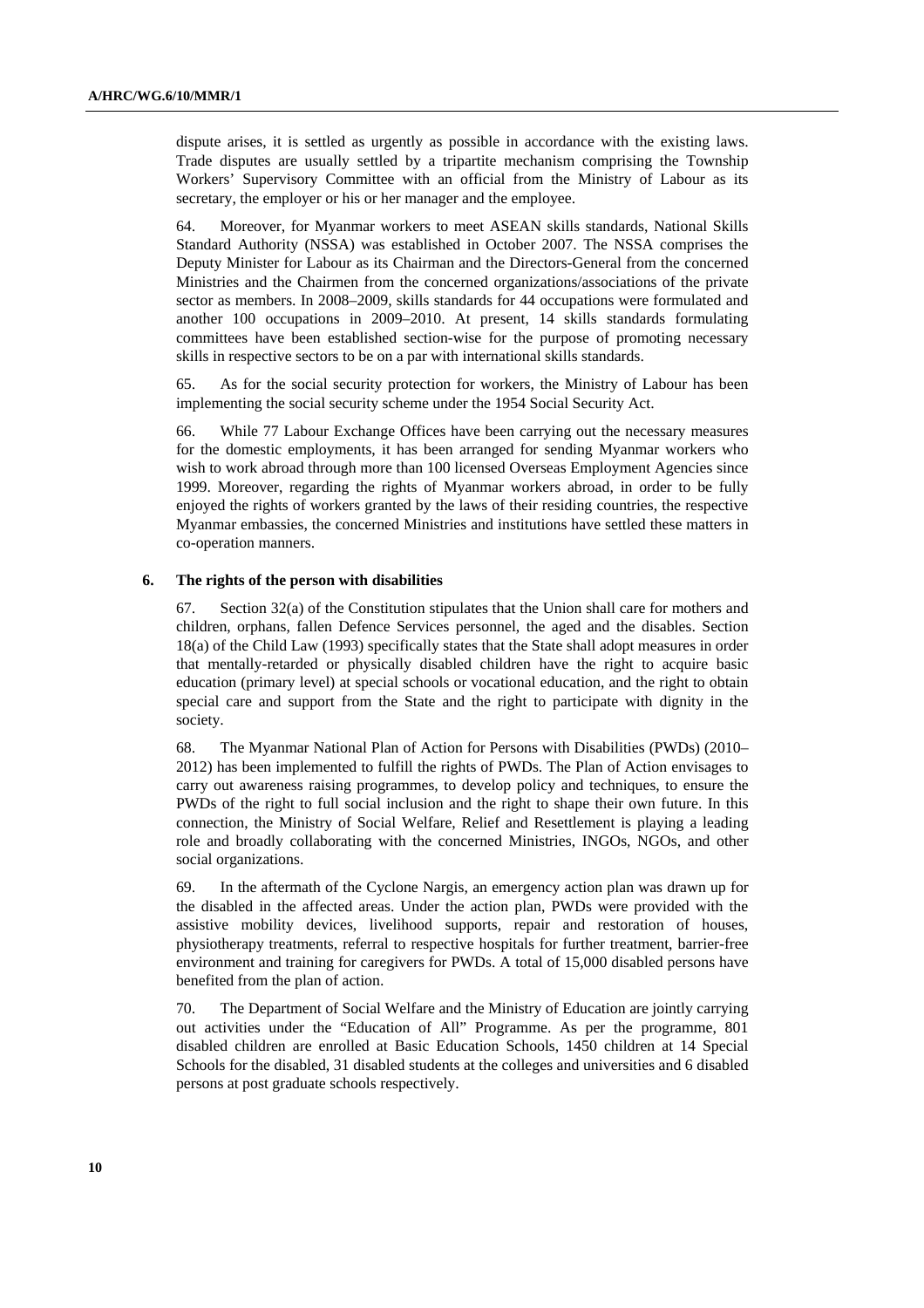71. The Ministry of Social Welfare, Relief and Resettlement is the focal Ministry for matters relating to PWDs. The Ministry implements programmes for the disabled such as vocational training, special education techniques, training for daily physical mobility, physiotherapy for the physically handicapped, establishment of income generating enterprises, creation of barrier free environment, capacity building for the disabled to ensure social inclusion and the awareness raising activities. The aforesaid activities are being carried out by the Ministry in 17 schools for the disabled and the 22 Disability Resource Centres and 120 villages located in 15 townships throughout the country in closed cooperation.

72. With regard to job opportunity for PWDs, the Disabled Employment Act was enacted in 1958. Measures for creating job opportunities for PWDs are being taken in accordance with the said Act.

73. To enable PWDs to fully enjoy their rights, concerted efforts are being made in collaboration with government organizations, INGOs, NGOs and disabled organizations in line with UN Standard Rules, Biwako Millennium Framework for Action, Biwako Millennium Framework for Action plus Five and the UN Convention on the Rights of PWDs.

### **7. Freedom of religion**

74**.** Both the Constitution of 1947 and the Constitution of 1974 stated that any citizen of Myanmar regardless of race, religion and sex has the rights to the freedom of faith. Similarly, the Constitution of the Republic of the Union of Myanmar (2008), which was adopted through a nation-wide referendum, guarantees the freedom of religion. In Myanmar, Buddhism is the faith professed by the majority of the population. There are also other religions professed by the minority. Section 362 of the aforesaid Constitution states: "The Union also recognizes Christianity, Islam, Hinduism and Animism as the religions existing in the Union at the day of the coming into operation of this constitution". Every religion professes by the national races is equally recognized and respected. In the heart of Yangon City, religious monuments, such as the Sule Pagoda of Buddhism, the Bengali Mosque of Islam, the Immanuel Church of Christianity, the Ganish of Hinduism stand side by side as a clear evidence of freedom of religion in the country. Madame Sadako Ogata, Independent Expert of the Commission on Human Rights, who came to Myanmar in 1990, remarked that "Myanmar is a model society with regard to the freedom of faith".

75. The freedom of faith is also reflected in the annual Haj pilgrimage being arranged by the Ministry of Religious Affairs of the Union of Myanmar. Under its auspices, from 1986 to 2010, 15740 Haj pilgrims from Myanmar have been sent to Saudi Arabia on pilgrimage.

#### **8. Right to development**

76. The Government has been carrying out urban and rural development tasks with great momentum. Since 1988, peace and tranquility has prevailed in the country, paving the way for enhancing regional development tasks. Realizing the Government's goodwill, 17 out of 18 major armed insurgent groups have returned to the legal fold and exchanged arms for peace. They are now working hand in hand with the Government to bring about the economic and social development of their regions.

77. The Central Committee for Development of Border Areas and National Races was established with the Head of State as its Chairman. The Working Committee and subcommittees were also formed.

78. To effectively implement development of border areas and national races, the Ministry for the Development of Border Areas and National Races was established on 24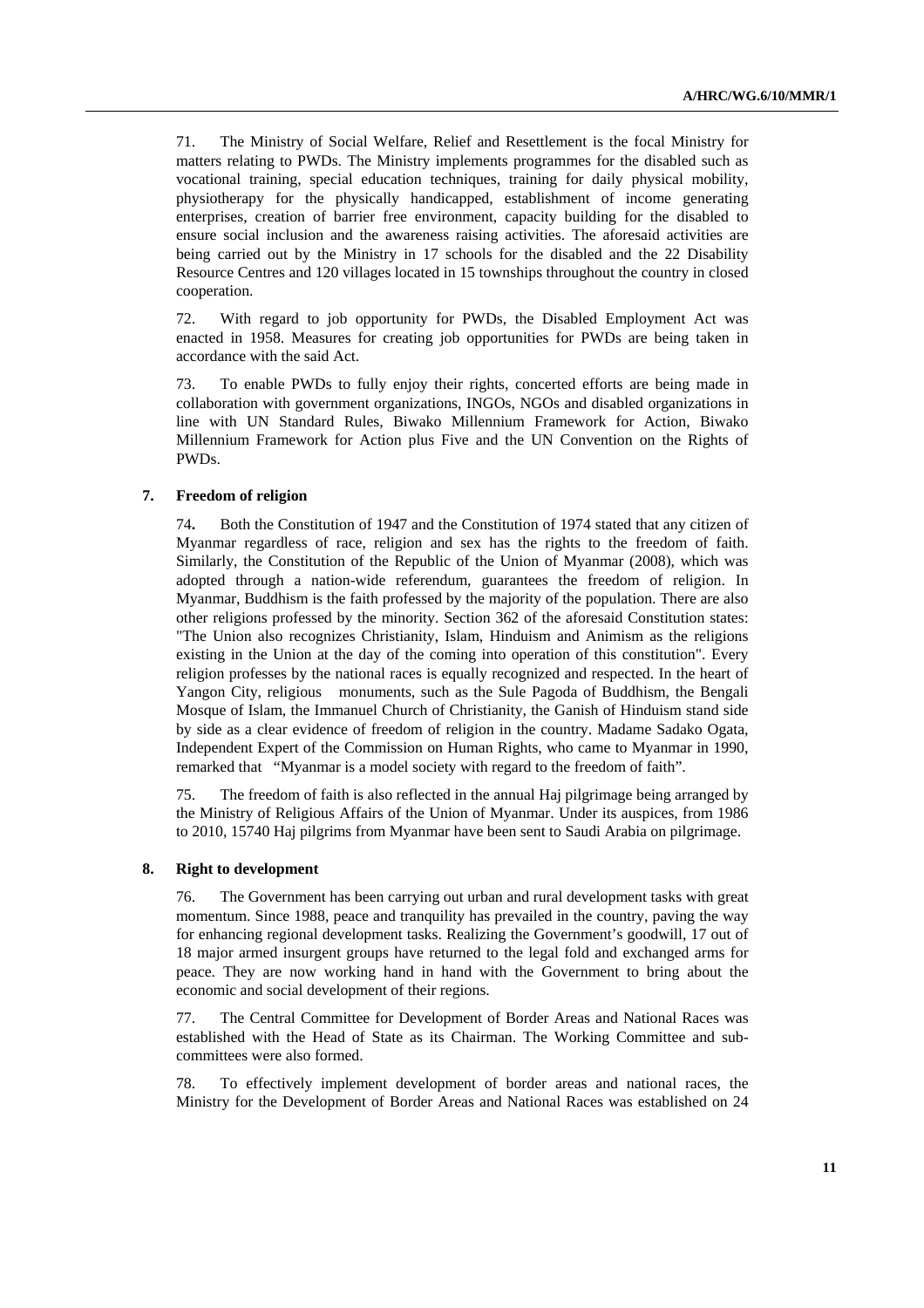September 1992. Later, the Ministry was reorganized as the Ministry for the Progress of Border Areas and National Races and Development Affairs on 30 January 1994.

79. With a view to narrowing the development gap between urban and rural areas, bringing about balanced development the Government has been implementing the National Races Development Plan, the Rural Development Plan and the 24 Special Development Zone Project. To enable the national races to enjoy the benefit of development sooner, local people are not only joining hands with respective government agencies, international organizations, non-governmental organizations and civil society, but also participating voluntarily in the development tasks of their regions.

80. The 13 Year Master Plan for the Development of Border Areas and National Races was implemented from the fiscal year 1993–1994 to 2005–2006. In addition, the 30 Year Long-Term Plan for the Development of Border Areas and National Races realized from (2001–2002) to (2030–2031) is being implemented for the betterment of the national races in the border areas.

81. As of 31 May 2010, the State has spent Kyats 119.131 billion from the Border Areas Development Funds and Kyats 197.904 billion from the funds of various ministries which amounted to Kyats 317.035 billion.

## **9. Right to health**

82**.** The Government of Myanmar recognized that everyone has the right to have a standard of living adequate for the health and well-being of himself and his family. The right to health is also closely related to, and dependent upon, the realization of other human rights. With the advent of the People's Health Plan in 1978, Myanmar has adopted **Health for All (HFA)** as a social goal to be achieved by using **Primary Health Care** as the key approach. Health for All is a fundamental human right to attain peaceful and modern developed nation.

83**.** In this context, the objectives of the Ministry of Health are "**to enable every citizen to attain full life expectancy and enjoy longevity**" and "**to ensure that every citizen is free from diseases**". National Health Plans have been developed and currently (12) health programmes with (65) projects are being implemented with emphasis for the attainment of health related **Millennium Development Goals (MDGs)**.

84**.** To fulfill the country's prevailing health requirements, the following are set as priority areas:

(a) Maternal and child health, prenatal cares, nutrition, water and sanitation, wide spread use of fly proof toilets,

(b) Prevention and eradication newly emerged and recurring communicable diseases,

(c) Prevention and eradication Non-communicable diseases- cardiovascular disease, diabetes, cancer, mental health, substance abuse, alcohol abuse, tobacco use, accidents,

- (d) Environmental sustainability,
- (e) Protecting poor people from financial catastrophic injury during illness and
- (f) Developing effective health systems.

85**.** In Myanmar, AIDS is one of the priority diseases and also a disease of national concern. National Strategic Plan and its operational plan for 2006–2010 were formulated with multi-sectoral and multi-agency participation. Myanmar is practicing a human rights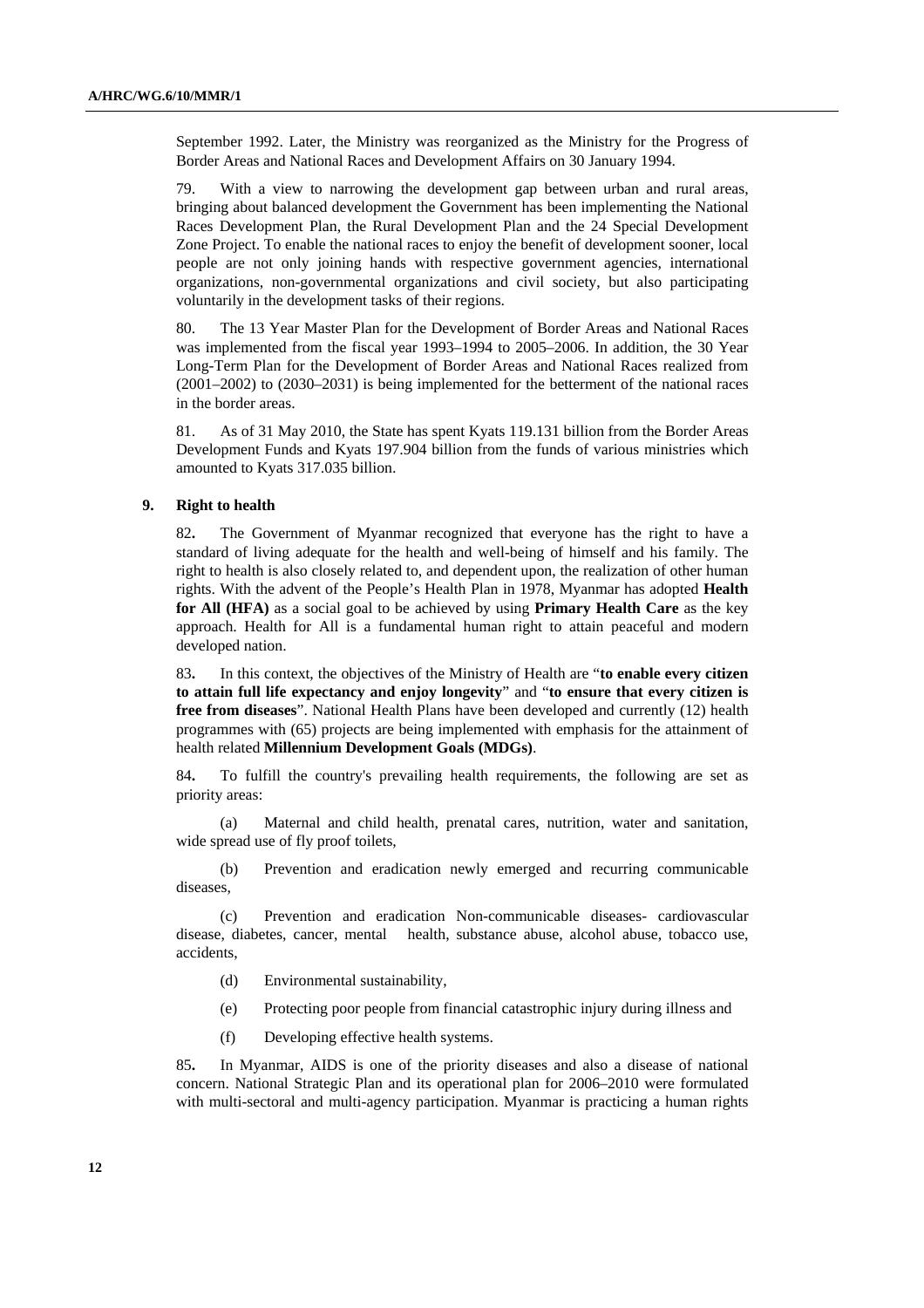approach to HIV with emphasis on the principle of the participation of affected people and non-discrimination in planning and implementing policies and programs.

86**.** Ministry of Health, WHO and UNAIDS Headquarters, Geneva jointly estimated that number of people living with HIV/ AIDS in Myanmar among the 15 to 49 years was 240,000 in 2009. In addition, HIV/AIDS projection and demographic impact analysis workshop conducted in September 2007 had noted that HIV prevalence in Myanmar has reduced from 1.5 per cent in 2000 to 0.61 per cent in 2009. It has also observed that HIV in Myanmar has had its peak in 2000, and then leveling off.

87**.** Myanmar is striving to lower down the maternal mortality ratio, neonatal mortality rate, infant mortality as well as under-five mortality rates with a momentous effort. All efforts are geared towards maternal, newborn and child health care activities from both the public as well as private sector aim towards reducing maternal deaths, newborn deaths, infant deaths and under five deaths. Maximum utilization of available resources for Maternal Newborn and Child Health activities is one of the strategic directions in Myanmar.

88**.** Government has increased health spending on both current and capital yearly. Total government health expenditure has increased for twelve times within the last decade. As of 2008–2009 budget year, the expenditures incurred by the State for health services was 51.675 billion kyats. Myanmar provides health services at the primary health care facilities at minimum or no cost. In order to provide financial protection for the poor, pro-poor health care approach and exemption mechanism is in place.

89**.** The State has invested in public sector health by upgrading, expanding and developing hospitals and since 1988 total number of hospitals has increased from 631 to 889 including 23 specialist hospitals to take care of health of people in the country. Similarly during the same period Rural Health Centers were increased in 168 numbers and Sub Rural Health Centers were increased in 721 numbers as of July 2010.

#### **10. Right to education**

90. With the realization that education is a key element for development in all spheres, Myanmar is placing special emphasis on it. Ministry of Education is striving to improve access to education for all children and promote the quality of education in both the Basic Education and the Higher Education Sectors. Since the 2001–2002 Academic Year, the Thirty-Year Long-Term Education Development Plan encompassing programmes for both basic and higher education has been implemented in six phases each consisting of a fiveyear plan.

91. According to All School-Age Children in School Project, the concerted activities have been undertaken to enhance enrollment of all children in school and to promote retention rate. In accordance with the Jomtien declaration, the All School-Age Children in School Project has been implemented since 1996 and household survey on literacy was conducted up to 1999 annually. Since 1999–2000 Academic Year, School Enrollment Week has been held yearly and observed in every township with the coordination and involvement of regional authorities, educational personnel, NGOs, School Board of Trustees, well-wishers, parents and local communities. Due to this nationwide effort, the primary school intake rate in grade 1 is increased to 98.37 per cent in 2010–11 Academic Year. This ensures creating opportunities and access to primary education of all school-age children including those in difficult circumstances and those belonging to ethnic minorities.

92. The Continuous Assessment and Progression System-CAPS was introduced in Myanmar in 1991 and was initiated in the schools of project townships with collaboration of UNICEF and then CAPS has been implemented in the whole nation since 1998. In order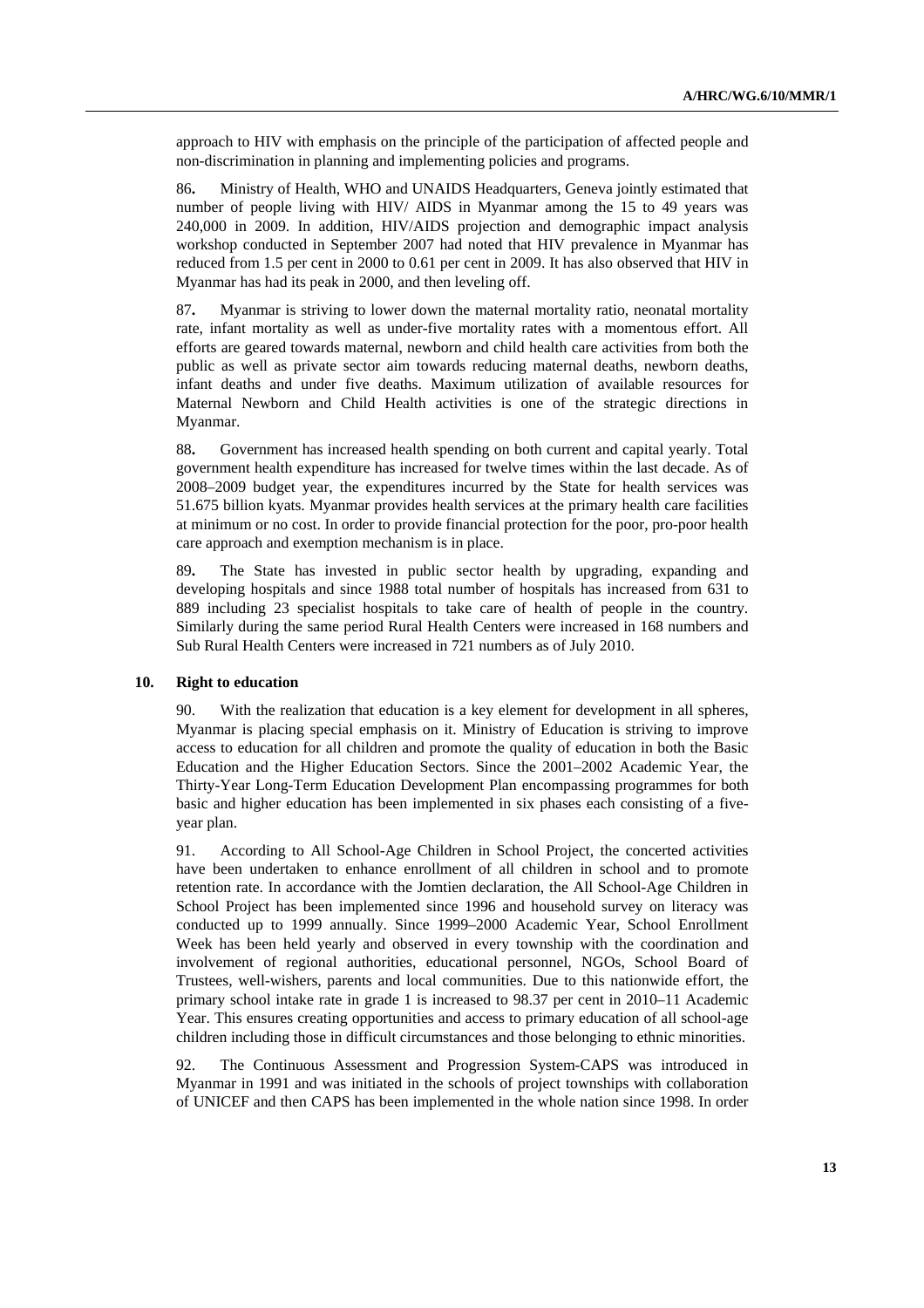to promote children's creativity, analytical skills, critical thinking, and problem-solving skills, the Child Centered Approach have been expanded to use in the schools.

93. In accord with Myanmar EFA National Action Plan (EFA-NAP) (2003–2015), developing and expanding child friendly schools based on the Convention on the Right of the Child (CRC) is carried out. In Myanmar, right-based child friendly schools are based on 3 basic principles which are **"in the best interest of the child, non-discrimination and respect to the opinion of the child".** Therefore, all school children in Myanmar have their rights in the school, in their families and in community as stated in the CRC.

94**.** Human Rights Education lessons are prescribed in basic education curriculum and taught in all basic education schools. For the Basic Education Primary Level, the concept of Human Rights is integrated in moral and civics as well as in other subjects such as Myanmar Language and Social Studies. For the secondary level, Human Rights Education lessons are prescribed and taught as a co-curricular subject.

95. As research is regarded as the lifeblood of higher education institutions, one of the key activities is carrying out researches concerned with major subjects as well as researches which are beneficial for the nation. Through the implementation of the long-term education development plan, higher education institutions are carrying out not only academic researches but also the applied researches based on the local resources to fulfill local needs of the region in which the higher education institutions are located. The PhD courses have been offered in the respective universities since 1994–95 Academic Year.

96. At least 1 Arts and Science University, 1 Computer University and 1 Technical University are established in 14 states/divisions as well as 24 special development zones and totally 160 universities and colleges have been opened in the whole nation. Therefore, access to higher education has been gained fully and equally for all in Myanmar.

97. Higher education students have obtained a sound foundation in human rights education since their basic education students' lives. Departments such as the Law Department and International Relations Department at higher education institutions offer more advanced Human Rights Education courses.

98. Education expenditure is significantly increased yearly. In 2009–2010 Academic Year, total education budget was 248.39 billion Kyats. According to new constitution, by highly encouraging private education sector, education expenditure will be significantly increased in the near future.

### **11. Fulfillment of prisoners' rights**

99**.** At present, the Prisons Department of Ministry of Home Affairs is trying its utmost efforts in order to be in line with the Standard Minimum Rules for the Treatment of Prisoners according to the entitlement issued by the United Nations in 1988.

100**.** In fact, in the prisons, the arriving prisoners (Male/Female) are being systematically registered with Jail Form(21) and divided into two categories so as to keep them separate in custody. Concerning the accommodation for prisoners, cells and wards are being constructed systematically. Accommodation for a single prisoner is at least 36 square-feet wide. The better ventilation systems for wards and cells are being ensured. The education, health and physical fitness activities and diet for prisoners are also systematically being undertaken. In addition, the prisoners are being looked after in accord with the existing rules and regulations.

101**.** During 2006 and 2010, 1074 convicted youth prisoners have been given education classes ranging from kindergarten to Grade 9. The total number of prisoners who are being taught in the three "Rs" literature classes opened during 2008–2010 academic years also amounted to 1156. In the prisons, meditation centres are being opened for prisoners with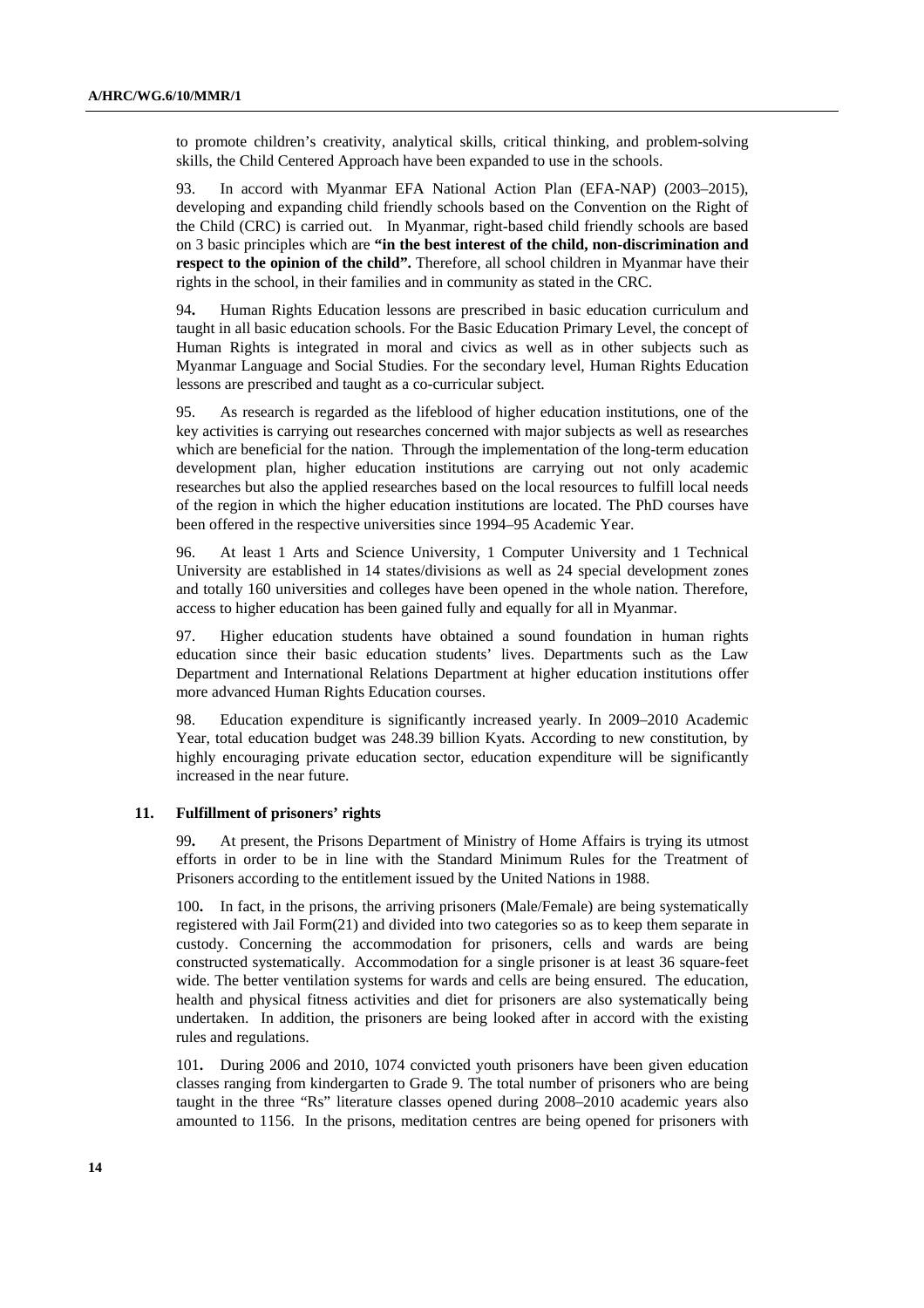the intention of avoiding personal involvement in next criminal cases and becoming softened-hearted persons. The prisoners have the opportunity to attend these meditation centres by their own free will. From 2004 to 2010, the total numbers of 20,170 prisoners of male and female have participated in the meditation practice.

102**.** The vocational training courses are being opened inside prisons from 2004 to 2010, and total prisoners of 14554 were taught. Regarding medical care for prisoners, 33 physicians, 28 health supervisors, and 69 health personnel are also being appointed at prisons and labour camps. Moreover, specialists and physicians from outside of the prisons are being sent in to tend to the prisoners, and if necessary, these inmates are allowed to have medical treatments at public hospitals. During 2009–2010 fiscal year, 71.93 million Kyats worth of medicines and medical supplies have also been supported to prisons and labour camps. In different prisons and labour camps, 25 water purification plants have been installed with the aim of providing the inmates with sufficient clean water. The water purification plants and related facilities are worth about 307.59 million Kyats.

103**.** The prisoners who have good behaviour and character and obey the rules and regulations of prison while serving their terms have been granted amnesty in accord with the Code of Criminal Procedure 401(1). As a result, amnesty has been granted for fifteen times, and to date, 114,803 prisoners in total have been released since 1989.

#### **12. Fair and impartial justice**

104. Section 2 of the Union Judiciary Law 2000 and Section 19 of the Constitution of the Union of Myanmar provide the judicial principles of administering justice independently according to law, dispensing justice in open court before public unless otherwise prohibited by laws and guaranteeing in all cases the right of defence and right of appeal under the law. Myanmar courts have been implementing these principles.

105. In Myanmar, judges at different levels of courts have been handling cases in accordance with law. The respective court shall sentence with punishment, serious or lenient, depending on the degree of the offence to any person who breaches the existing laws. The courts render the legal rights to the accused to give the right of cross-examination in accordance with the Evidence Act, the right to produce witnesses, right of appeal to defend through legal assistance at government expense on behalf of poor person accused of offences punishable with death. The court may not convict the accused without sufficient evidence.

106. In Myanmar, the district courts have the jurisdiction to pass death penalty to the person who committed a serious crime subjected to the existing laws. District Courts are the courts of origin to pass the death penalty. However, it is necessary to take judicial approval of the Supreme Court. Moreover, Supreme Court shall make the decision to approve such order or not. Although death penalties have been approved in cases, there is no execution of death penalty since 1988. Executions for death penalty are pending.

107. In order to support legal rights and fundamental rights of Myanmar citizens for fair trial, Myanmar courts have been practicing the judicial functions in line with the judicial principles of administering justice independently, dispensing in open court and guaranteeing in all cases the right of defence and right of appeal as well as Supreme Court. In cases where necessary, the Supreme Court shall issue the Writs of Habeas Corpus, Writs of Mandamus, Writs of Prohibition, Writs of Quo Warranto and Writs of Certiorari on the application of any citizen under Section 378 of the Constitution of the Union of Myanmar.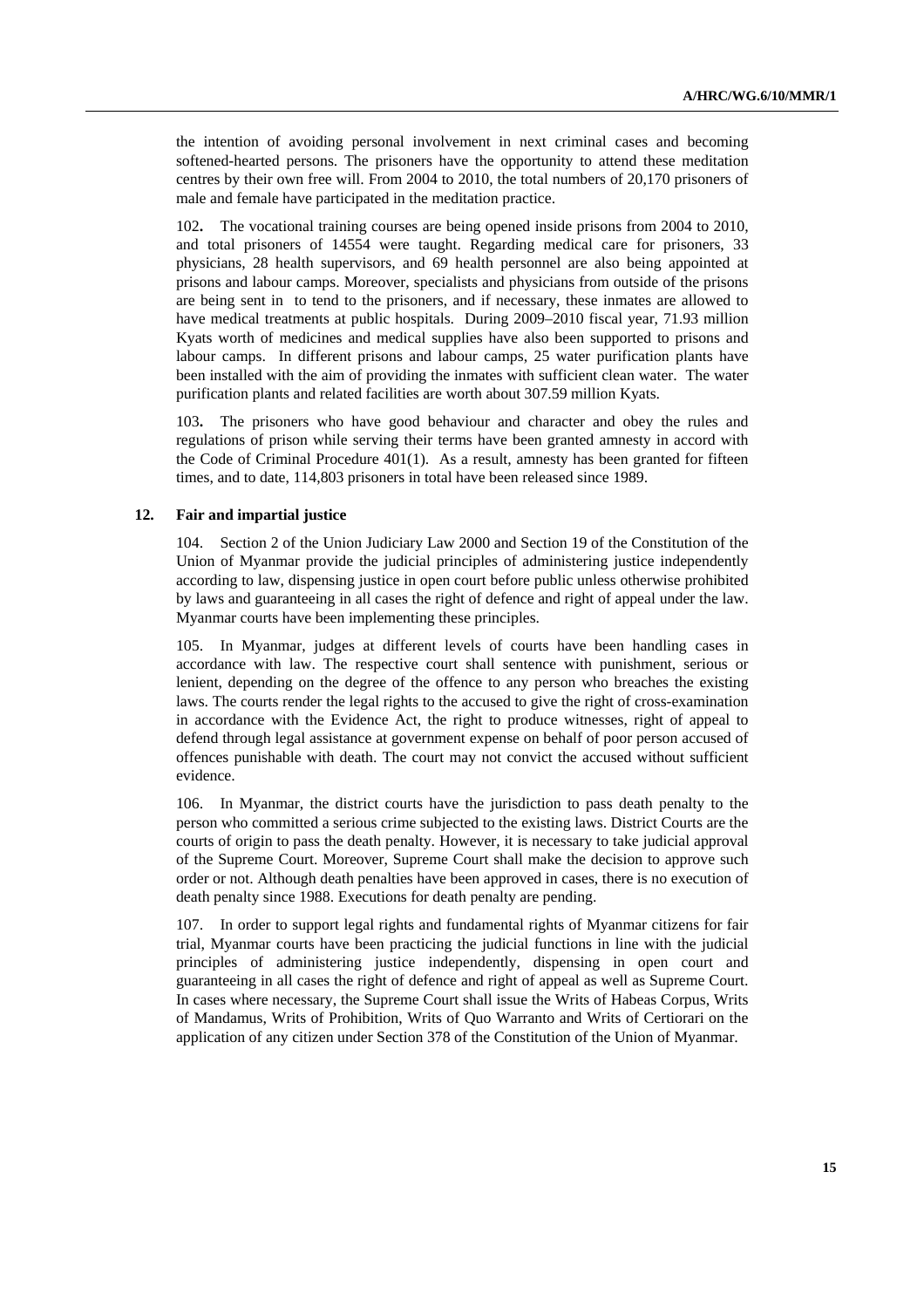### **B. Public awareness**

108. Myanmar Human Rights Committee with internal and external human rights partners already held a number of workshops and seminars on human rights and opened training courses since 2000, so as to prevail public awareness on human rights protection and promotion. Myanmar Human Rights Committee was reorganized as Myanmar Human Rights Body in 2007 and it is continuing the aforementioned tasks. Until now, the workshops as well as seminars and the training courses on human rights and prevention of trafficking in person, discussions on women rights, child rights, labour rights and migrant workers rights, and workshops on Gender Equality, human rights and officials-level prevention had been held for 35 times and there were about 1,200 participants. Also Myanmar delegations were sent to international and regional workshops and seminars on human rights.

109. Moreover, dialogues on human rights and prevention of trafficking in person, discussions on women rights, Child rights, labour rights and migrant workers rights, and workshops on Gender Equality, human rights and officials-level dialogues on prevention and suppression of trafficking in person are still under way.

110. Curriculums on child's rights, women's rights, trafficked person's rights and migrant workers' rights have been drafted with the assistance of foreign experts. Under these curriculums, the respective experts are lecturing Myanmar Police officers at the Police Training Center. Additionally, mobile educational team including police officers, respective authorities and responsible persons, has been roaming and lecturing.

111. In order to extend the awareness on human rights subject for students, human rights subject curriculums for primary, middle and high school level and university level have been promulgated and lectured.

## **C. Cooperation with human rights mechanisms**

112. In 1992, UN Human Rights Commission had decided to appoint a Special Rapporteur on the situation of human rights in Myanmar. Since then, the under-mentioned Special Rapporteurs had been admitted to visit Myanmar. Special Rapporteur Mr. Yozo Yokota visited Four times<sup>28</sup>, Mr. Pinheiro visited Seven times<sup>29</sup> and Mr. Quintana has visited three times<sup>30</sup> respectively. During their visits to Myanmar, the government has managed as much as possible for the Special Rapporteurs to meet the persons they requested.

113. Myanmar delegation led by the Minister for Foreign Affairs attended the Human Rights Council's first session held in Geneva in 2006. The Minister revealed that the nation will cooperate with the Human Rights Council in protection and promotion of human rights in Myanmar during the first session. The delegation has already attended the sessions held by the Human Rights Council.

114. For promotion and protection of human rights, cooperation with UN agencies, submission of national reports on CRC and CEDAW to the respective Committees, clarification to the questions on the national reports and implementation of the recommendations on the reports are being conducted.

115. The Initial National Report of CEDAW was submitted in July 1999 and the Second and Third Combined National Report was submitted in July 2007 respectively.

116. Besides, the Government of Myanmar collaborated with the previous UN Human Rights Commission, and has been collaborating with the current Human Rights Council's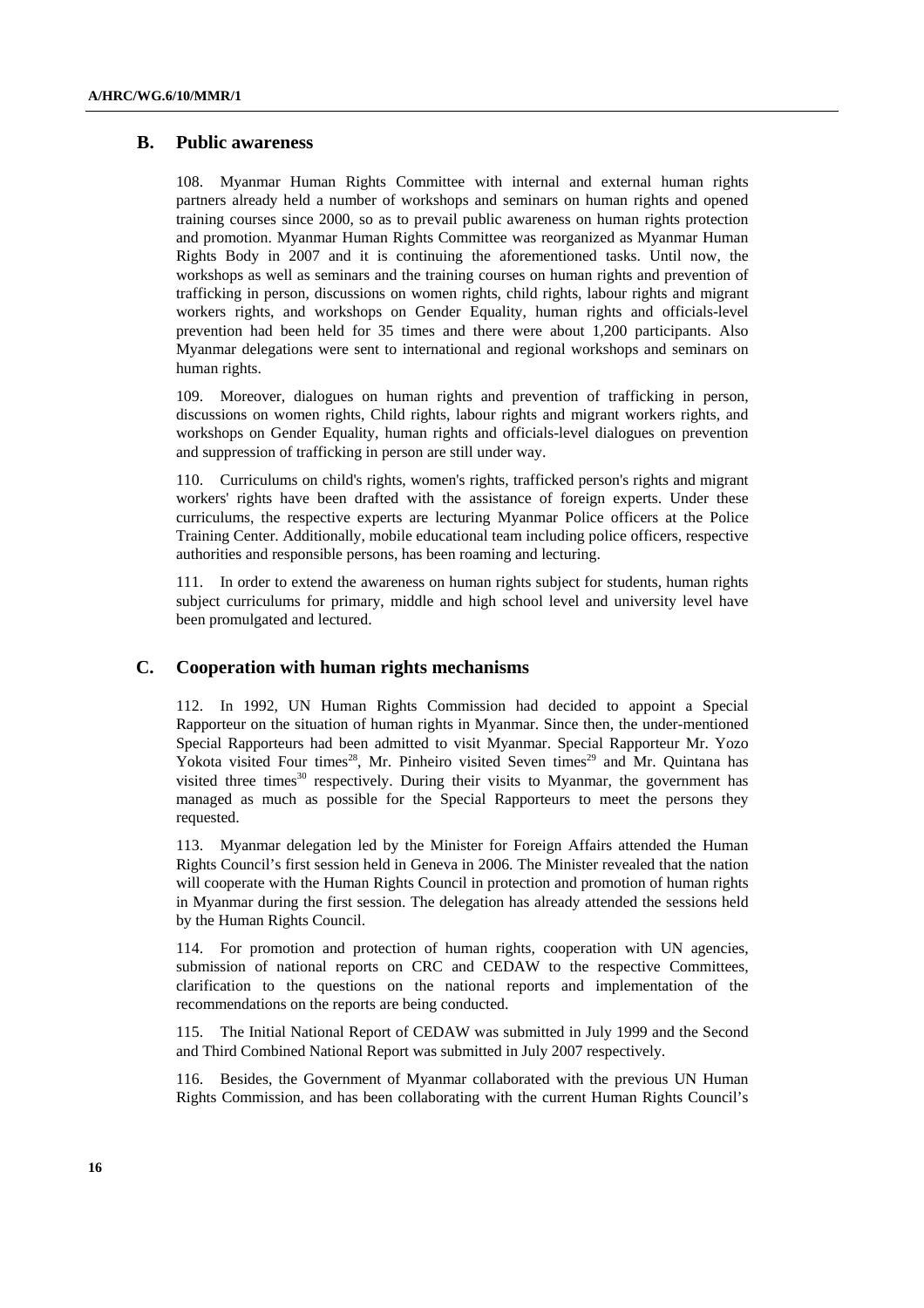special Rapporteurs and working groups by giving clarifications to the questions relating to Myanmar human rights situation.

117. Myanmar participated actively with other members of ASEAN to formulate the terms of reference of AICHR in accordance with ASEAN Charter as a regional cooperating process.

# **IV. Achievements, best practices, challenges and restrictions**

## **A. Achievements and best practices**

118. Myanmar has been carrying out seminars, training courses, workshops, and educational activities on human rights in cooperation with international organizations.

119. Clarification on human rights activities in Myanmar to Special Rapporteur on the situation of human rights in Myanmar Professor Paulo Sergio Pinheiro was held two times. Moreover, a workshop on international treaty was hosted relating to social and cultural affairs and Mr. Razali Ismail, Special Representative of the UN Secretary General also attended and observed the workshop.

120. Mr. Tomas Ojea Quintana, Special Rapporteur on the situation of human rights in Myanmar was granted permissions to meet with 40 requested prisoners without hindrance during his visits to Myanmar.

121. The National Disaster Preparedness Central Committee headed by the Prime Minister was established in 2005 and Working Committee and 10 Sub-committees were formed to carry out the Central Committee's tasks effectively.

122. Myanmar had signed "the ASEAN Agreement on Disaster Management and Emergency Response – AADMER" in December 2006.

123. The Cyclone Nargis hits Myanmar and 16 townships in Ayeyarwaddy Division and Yangon Division were seriously destroyed. Under the guidance of National Disaster Preparedness Central Committee, Cabinet Ministers were assigned for the close supervision of the relief projects in the respective areas. Furthermore, the Tripartite Core Group (TCG) was formed on 31 May 2008 to facilitate international cooperation.

124. Beside, in order to carry out rehabilitation and reconstruction tasks, the reconstruction groups for villages had been established.

125. The Government had constructed 10,117 low cost houses for the Nargis victims. Furthermore, donations were made by the INGOs, international donors, NGOs and local well-wishers. The priority was given to women headed families, old ages headed families and disable headed families. In order to avoid disasters in future, a total of 20 Cyclone Shelters and 17 Hill locks were constructed in Ayeyawady and Yangon Divisions. 8 more Cyclone Shelters are projected to be constructed in the near future.

126. The government had constructed 10 main roads which link townships and villages in Ayeyawady Division for the development of communication network in the Ayeyawady delta area. A total of 81 large and medium bridges were built and 46 are under construction. New systematic modern townships are being built in 3 miles camp in Labutta Township, Ngaputaw Township, Chaung Wa and Aung Khaing Villages.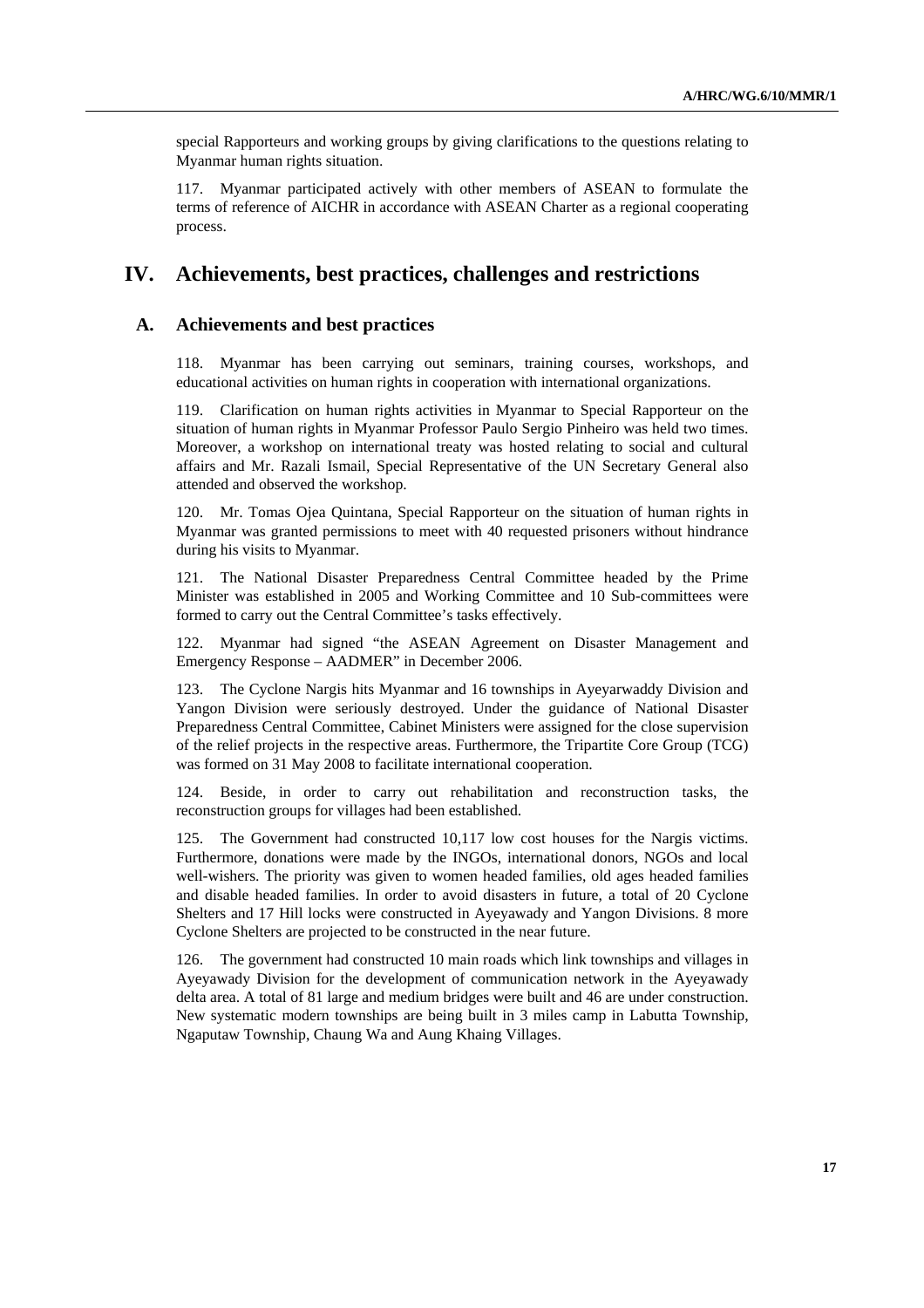## **B. Challenges and constraints**

127. Unilaterally imposed sanctions against Myanmar by some powerful countries have led unnecessary impact on Myanmar people. Nevertheless, the Government of Myanmar has been continuously striving for the development of the State by utilizing its own domestic strength. Unless international co-operations were received instead of these unilateral sanctions, Myanmar would be able to carry out the national development processes more than that of current level.

128. Moreover, the existence of political pressure by some powerful countries upon the developing countries through exercising the United Nation's mechanism has created some difficulties with regard to protection and promotion of human rights for a developing country such as Myanmar.

# **V. National priorities and initiatives**

# **Undertaking of studying and signing international conventions on human rights**

129. Myanmar is observing the under-mentioned international conventions on human rights:

(a) Conventions on the Rights of Persons with Disabilities (CRPD);

(b) Optional Protocol to the Convention in the rights of the Child on the sale of Children, Child Prostitution and Child Pornography;

- (c) International Covenant on Economic, Social and Cultural Rights (ICESCR);
- (d) International Covenant on Civil and Political Rights (ICCPR);

(e) International Convention on the Elimination of All Forms of Racial Discrimination (ICERD);

(f) International Convention on the Protection of the Rights of All Migrant Workers and Members of Their Families (ICRMW).

130. Myanmar will be implementing a National Plan of Action to further promote and protection human rights.

131. Myanmar is striving to transform the present Myanmar Human Rights Body into National Human Rights Commission in accordance with Paris Principles.

132. Myanmar will continue to increase the number of workshops relating on human rights. So as to conduct workshops effectively, Myanmar will cooperate with Human Rights Council and OHCHR. Additionally, Myanmar will cooperate with country specific Special Rapporteurs and Thematic Rapporteurs under Human Rights Council (HRC).

133. In order to conduct future workshops, seminars and training sessions in Myanmar on promoting and protection of Human Rights, Myanmar will seek technical assistance from United Nations agencies, OHCHR and Regional OHCHR.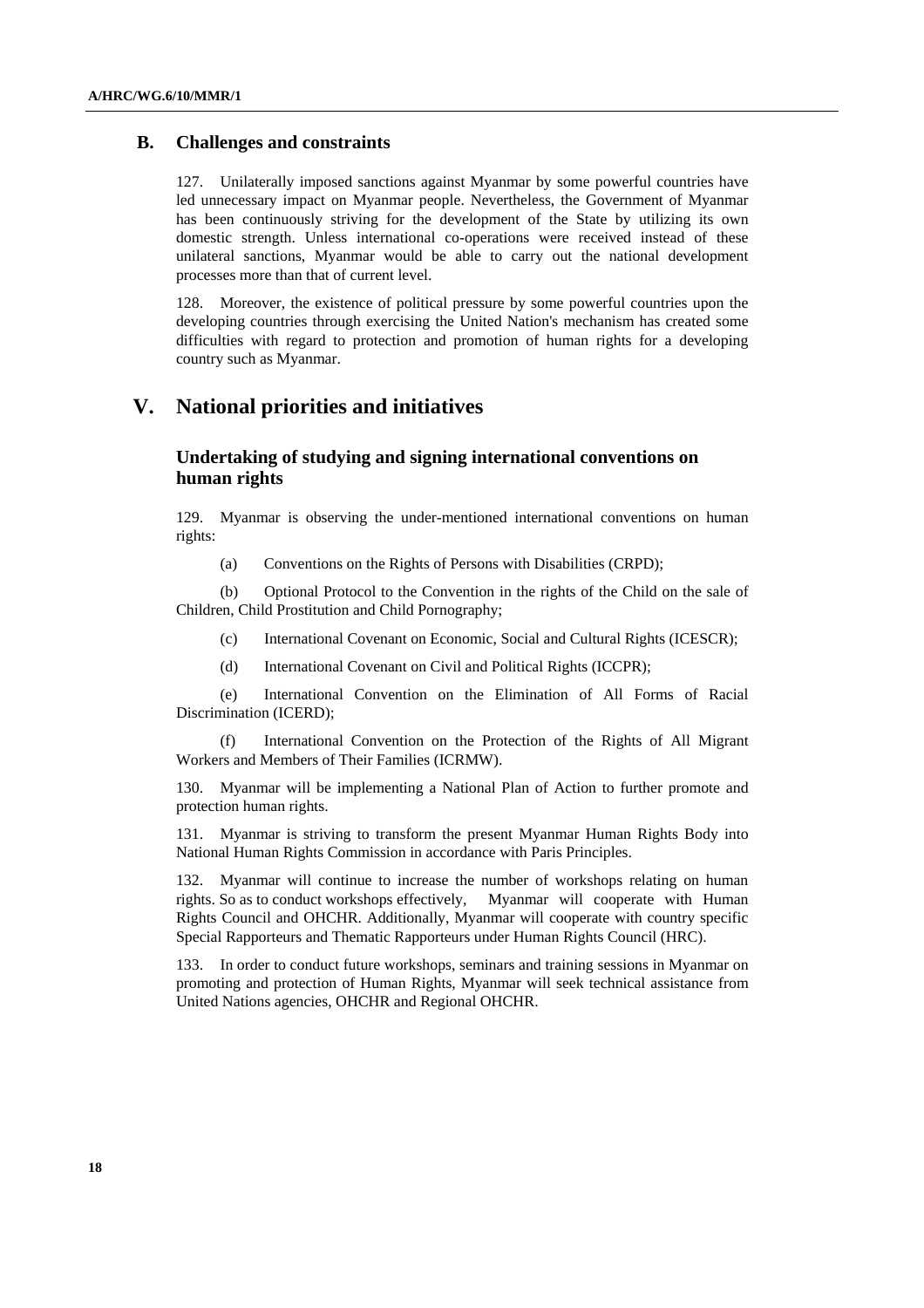#### *Notes*

- $1$  The Liaison Sub-committee which has to deal with the groups relating to compilation of Myanmar National Report on Human Rights, Border Area Development Association (BDA), Parami Foundation, Myitta Development Foundation, Nyein Foundation, Shwe Foundation, Aye Mya Soe Foundation, Ka Naung Association (Yangon), Myanmar Architect Association, Myanmar Engineering Association, Myanmar Nurses and Midwives Association, Myanmar Veterinary Association, Myanmar Doctors Association( Central Council), Myanmar Health Association, Myanmar Banks Association, Myanmar Anti-Narcotic Drug Association, ASEAN Women's Friendship Association of Myanmar, Social Development Association, ADRA (Myanmar), World Vision (Myanmar), The Association of Medical Doctors of Asia (AMDA), Pacific Congress Marine Science Technology (PACON) International, Japanese Organization for International Co-operation Family Planning (JOICFP), World Concern, Community and Family Services International (CFSI),
- PACD (Myanmar), Marlin Myanmar, Myanmar Business Coalition on AIDS. 2 Mr. Bishaw B-Parajuli (United Nations Development Programme-UNDP), Mr. Ramesh M.Shrestha (United Nations Children's Fund -UNICEF), Ms. Toni Yama (UNICEF), Mr. Phairaja Panday (United Nations High Commissioner for Refugees -UNHCR), Mr. Steve Marshall (International Labour Organization-ILO), Ms. Mariko Tomiyama International Organization for Migration (IOM). 3
- (a) Human Rights and Responsibilities (Yangon, Mandalay, Taunggyi, Myitkyina, Tawei) (14 Times).
	- (b) Human Rights of Law Enforcement (Yangon, Pegu, Pathein, May Myo) (7 Times).
- (c) International Seminar on the Rights of the Child (Yangon, Myitkyina, Mawlamyine) (4 Times).\$
- (d) Land Mine Awareness Workshop (Yangon, Mawlamyine) (2 Times).
- (e) Women's Rights (Yangon) (1 Time)

 (f) Workshop on International Covenant on Economic, Social and Cultural Rights (Yangon) (1 Time).

 (g) International Human Rights Law and Refugee Law (Yangon, Mawlamyine,Tawei, Phaan)(5 Times)

- (h) Workshop on the Universal Periodic Review Preparation for the National Report (Nay Pyi Taw) (1 Time). 4 17 Armed Groups, who have already exchanged the arms for the peace, are as follows:
- - (a) Myanmar National Democratic Alliance (MNDA)(exchange on 31-3-89)
		- (b) United Wa State Army (UWSA) (exchange on 9-5-89)
		- (c) Shan State Army (SSA) (exchange on 24-9-89)
		- (d) Palaung State Liberation Army (PSLA) (exchange on 21-4-91)
		- (e) National Democratic Alliance Army (NDAA) (exchange on 30-6-89)
	- (f) Shan Nationalities People's Liberation Organization (SNPLO) (exchange on 9-10-94)
	- (g) Kayan National Guard (KNG) (exchange on 27-2-92)
	- (h) Karenni Nationalities People's Liberation Front (KNPLF) (exchange on 24-2-94)
	- (i) Kayan New Land Party (KNLP) (exchange on 26-7-94)
	- (j) New Democratic Army-Kachin (NDAK) (exchange on 15-12-89)
	- (k) Burma Communist Party (Ra Khine) (BCP) (exchange on 6-4-97)
	- (l) Kachin Defence Army (KDA) (exchange on 11-1-91)
	- (m) ''Pa-o'' National Organization (PNO) (exchange on 18-2-91)
	- (n) Kachin Independence Organization (KIO) (exchange on 24-2-94)
	- (o) Karenni National Progressive Party (KNPP) (exchange on 21-3-95)
	- (p) New Mon State Party (NMSP) (exchange on 29-6-95)
	- (q) Mong Tai Army (MTA) (exchange on  $5-1-96$ )
- $5$  Constitution of the Republic of the Union of Myanmar Section 348 (The Union shall not discriminate any citizen of the Republic of the Union of Myanmar based on race, birth, religion, official position, status, culture, sex, wealth.).  $\frac{6}{5}$  Code of Criminal Procedure.
- <sup>6</sup> Code of Criminal Procedure section 374 (Sentence of death to be submitted by Court of Session.).<br><sup>7</sup> Child Law Section 45 (Notwithstanding epything contained in any existing law, a death sentence
- Child Law Section 45 (Notwithstanding anything contained in any existing law, a death sentence, transportation for life or a sentence of whipping shall not be passed on any child.), Section 71(Notwithstanding anything contained in any existing law; (a) a sentence of death or transportation for life shall not be passed on the youth; (b) if a sentence of imprisonment is passed on the youth, the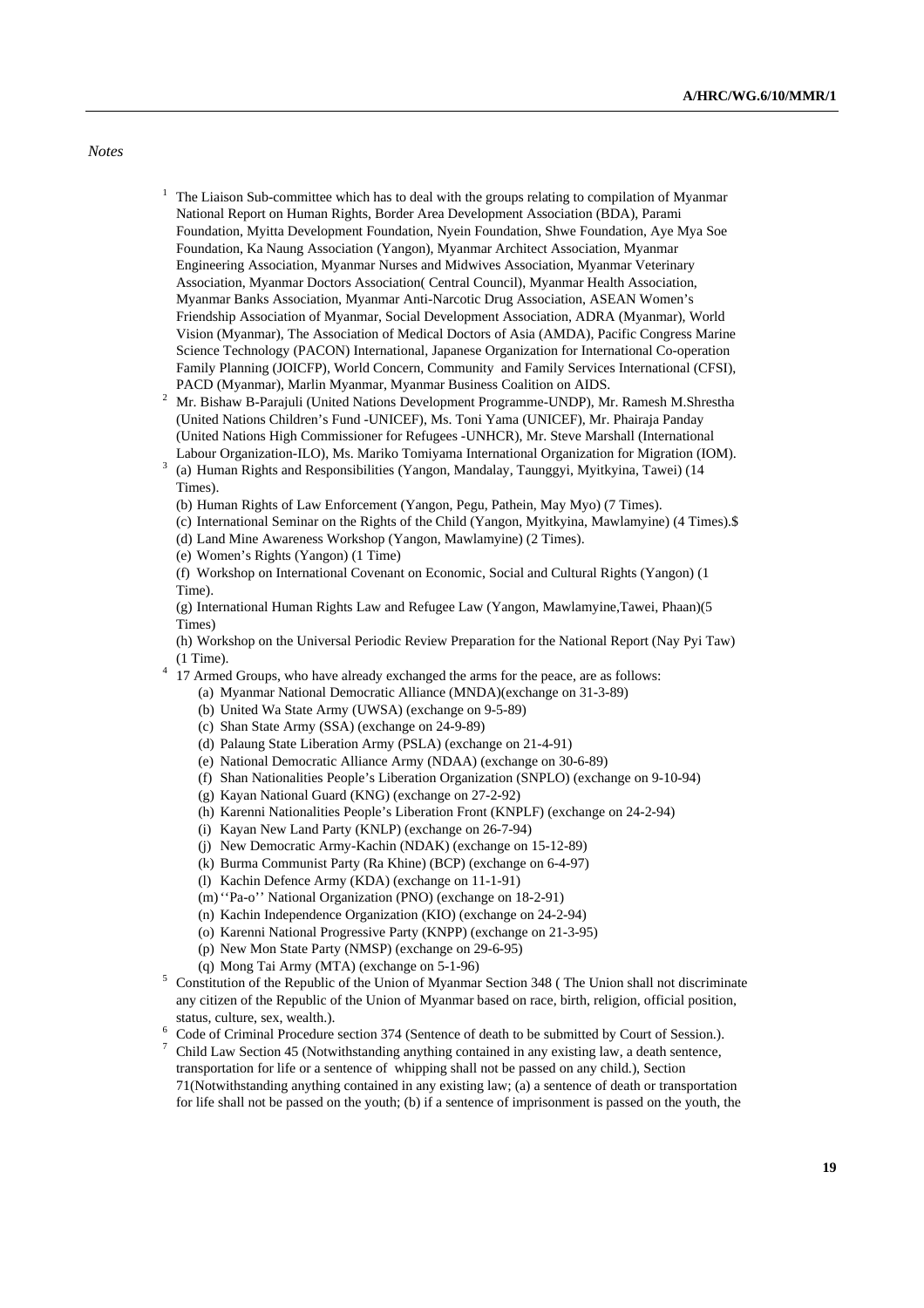maximum term of imprisonment shall not exceed ten years).

- <sup>8</sup> Constitution of the Republic of the Union of Myanmar Section 44 (No penalty shall be prescribed that violates human dignity.).
- <sup>9</sup> Constitution of the Republic of the Union of Myanmar Section 358 (The Union prohibits the enslaving and trafficking in persons ), Penal Code section 370 (Buying or disposing of any person as
- a slave), section 371( Habitual dealing in as a slaves), section 374(Unlawful compulsory labour). 10 Constitution of the Republic of the Union of Myanmar Section 21(b) (No citizen shall be placed in custody for more than 24 hours without the permission of a Court. ), section 376 ( No person shall, except matters on precautionary measures taken for the security of the Union of prevalence of law and order, peace and tranquility in accord with the law in the interest of the public, or the matter permitted according to an existing law be held in custody for more than 24 hours without the remand of a competent magistrate. ), Code of Criminal Procedure section 167 (Procedure when investigation
- can not be completed in twenty-four hours.).<br><sup>11</sup> Child Law section 52(A) (the Officer in charge of a prison shall, in respect of a child or youth who has been sentenced to imprisonment: - (a) not keep him together with adult prisoners until he attains the age of 18 years.).<br><sup>12</sup> Constitution of the Republic of the Union of Myanmar, Section 347 (the Union shall guarantee any
- person to enjoy equal rights before the law and shall equally provide legal protection.). <sup>13</sup> Evidence Act Section 101 (When a person as bound to prove the existence of any fact, it is said that
- 
- the burden of proof lies on that person.).<br><sup>14</sup> Child Law Section 3(f) (to enable a separate trial of a juvenile offence and to carry out measures with
- 
- the objective of reforming the character of the child who has committed an offence.).<br><sup>15</sup> Code of Criminal Procedure section 423(1)(b) (Powers of Appellate Court in disposing of appeal).<br><sup>16</sup> Code of Criminal Procedure s offence), Constitution of the Republic of the Union of Myanmar Section 374 (Any person convicted or acquitted by a competent court for an offence shall not be retried unless a superior court annuls
- the judgment and orders the retrial).<br><sup>17</sup> Constitution of the Republic of the Union of Myanmar Section 373 (Any person who committed a crime, shall be convicted only in accord with the relevant law then in operation. Moreover, he shall not be penalized to a penalty greater than that is applicable under that law). Constitution of the Republic of the Union of Myanmar Section 43 (No penal law shall be enacted to
- provide retrospective effect.). <sup>18</sup> Constitution of the Republic of the Union of Myanmar Section 357(The Union shall protect the privacy and security of home, property, correspondence and other communications of citizens under
- the law subject to the provisions of this Constitution).<br><sup>19</sup> Constitution of the Republic of the Union of Myanmar Section 362, (The Union also recognizes Christianity, Islam, Hinduism and Animism ass the religions existing in the Union at the day of the
- coming into operation of this Constitution. penal code section).<br><sup>20</sup> Constitution of the Republic of the Union of Myanmar Section 364(b) (every citizen shall be at liberty in the exercise of the right , if not contrary to the laws , enacted for Union security , prevalence of law and order, community peace and tranquility or public order and morality; to assemble peacefully
- without arms and holding procession).<br><sup>21</sup> Constitution of the Republic of the Union of Myanmar Section 354 (b), (to assemble peacefully without arms ).<br><sup>22</sup> Constitution of the Republic of the Union of Myanmar Section 354 (c), (to form associations and
- organization ). 23 Myanmar Customary Law.
- 
- Child Law Section  $9(b)$  (The parents of guardian shall register the birth of the child in accordance
- with law.).<br><sup>25</sup> Child Law Section 10(Every child shall have the right to citizenship in accordance with the provisions
- of the existing law.).<br><sup>26</sup> Constitution of the Republic of the Union of Myanmar Section 369 (Subject to this Constitution and relevant laws , every citizen has the right to elect and right to be elected to the Pyithu Hluttaw, the
- Amyotha Hluttaw, and the Region or State Hluttaw .).<br><sup>27</sup> Constitution of the Republic of the Union of Myanmar Section 375, (An accused shall have right of defence in accord with the law) Code of Criminal Procedure section 340(1), (Right of person against